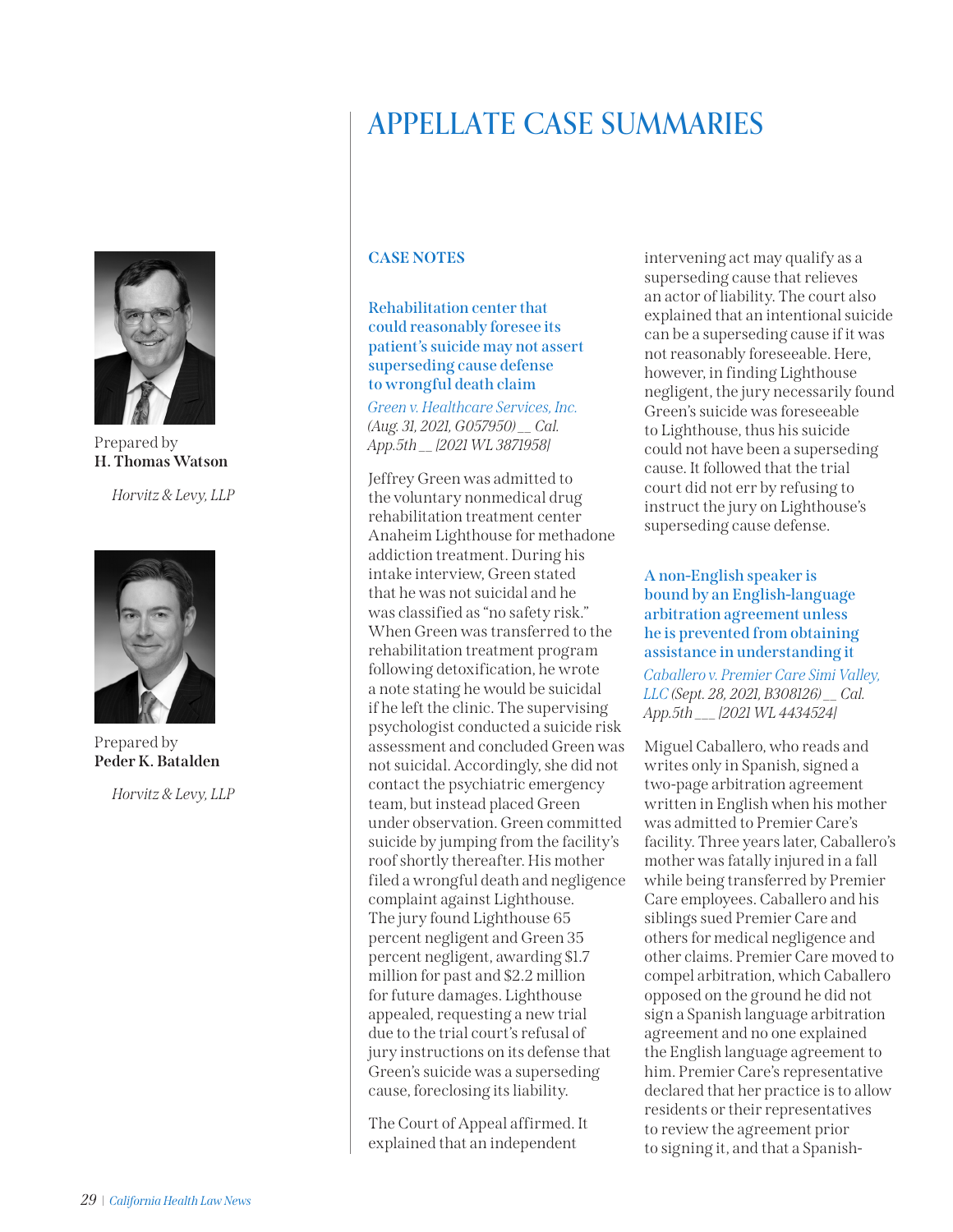speaking staff member assists by explaining and translating the agreement and answering questions. The representative did not recall Caballero having any questions. The trial court denied Premier Care's petition to compel arbitration, finding that Premier Care failed to sufficiently inform Caballero of the arbitration agreement's contents, particularly since it failed to present a declaration from any Spanish-speaking staff member who read and explained the agreement to Caballero.

The Court of Appeal reversed. Under general principles of contract law, Caballero's execution of the arbitration agreement manifested his assent to its terms. Additionally, the agreement complied with the requirements of Civil Code section 1295 and thus was not an unenforceable contract of adhesion, unconscionable, or otherwise improper. Premier Care had no burden to determine whether Caballero could understand the agreement because a person who does not understand English sufficiently to comprehend an English-language contract must request that it be read or explained to him. Here, Caballero presented no evidence that he requested (or was unable to obtain) such assistance, or that Premier Care engaged in fraud or overreaching. Moreover, two uppercase notices in red directly above the signature blocks should have alerted Caballero to the significance of those provisions even if he could not read them. Accordingly, the trial court erred in denying arbitration.

# **Courts reviewing administrative decisions must take into account the standard of proof in the underlying proceeding**

*[Li v. Superior Court \(Medical Board of](https://nam02.safelinks.protection.outlook.com/?url=https%3A%2F%2Fwww.courts.ca.gov%2Fopinions%2Fdocuments%2FC092584M.PDF&data=04%7C01%7Cmfarahani%40calhospital.org%7Ceb34a87dea114e289feb08d994cc0bc0%7C27a14bf02cbf48cb9e8c758653aa88df%7C1%7C0%7C637704426347888247%7CUnknown%7CTWFpbGZsb3d8eyJWIjoiMC4wLjAwMDAiLCJQIjoiV2luMzIiLCJBTiI6Ik1haWwiLCJXVCI6Mn0%3D%7C1000&sdata=gnNiOmfV9Tdf6CdgC05MS792Bufbir%2FDutu1QVeCv1I%3D&reserved=0)  [California\)](https://nam02.safelinks.protection.outlook.com/?url=https%3A%2F%2Fwww.courts.ca.gov%2Fopinions%2Fdocuments%2FC092584M.PDF&data=04%7C01%7Cmfarahani%40calhospital.org%7Ceb34a87dea114e289feb08d994cc0bc0%7C27a14bf02cbf48cb9e8c758653aa88df%7C1%7C0%7C637704426347888247%7CUnknown%7CTWFpbGZsb3d8eyJWIjoiMC4wLjAwMDAiLCJQIjoiV2luMzIiLCJBTiI6Ik1haWwiLCJXVCI6Mn0%3D%7C1000&sdata=gnNiOmfV9Tdf6CdgC05MS792Bufbir%2FDutu1QVeCv1I%3D&reserved=0) (Sept. 30, 2021, C092584) \_\_ Cal.App.5th \_\_ [2021 WL 4472069]*

After the Medical Board of California revoked Dr. Quinn Li's medical license, he petitioned for a writ of administrative mandate challenging the Board's decision. Under Code of Civil Procedure section 1094.5, courts reviewing administrative decisions affecting a fundamental vested right, such as the revocation of a professional license, exercise independent judgment to determine if the decision is supported "by the weight of the evidence." Li acknowledged the long-standing rule from Chamberlain v. Ventura County Civil Service Com. (1977) 69 Cal.App.3d 362 that courts exercising independent judgment must determine if the findings are supported by a preponderance of the evidence, even though the clear and convincing standard applies in the underlying proceeding. But he argued that Chamberlain was no longer good law in light of Conservatorship of O.B. (2020) 9 Cal.5th 989, which held that a court applying substantial evidence review must account for the standard of proof used in the underlying proceeding. The trial court denied relief. Li then sought a writ of mandate from the Court of Appeal, once more challenging the validity of Chamberlain in light of O.B.

The Court of Appeal agreed with Li and disagreed with Chamberlain. The court held that the independent judgment standard, like the

substantial evidence standard, requires a reviewing court to view the record through the lens of the standard of proof that applied in the underlying proceeding. The court rejected Li's implied abrogation argument, explaining that O.B. addressed substantial evidence review under section 1094.5, but not independent review. However, the Court agreed that it made no sense to apply different standards of review depending on whether a fundamental right was involved. The court observed that the phrase "weight of the evidence" can apply to the preponderance of the evidence, clear and convincing evidence, and guilt beyond a reasonable doubt standards of proof, and there was no evidence the Legislature intended trial courts to disregard the standard of proof in the underlying administrative proceeding for one of these standards and not the others. Accordingly, a trial court "must account for the standard of proof in the underlying administrative proceeding when exercising its independent judgment in reviewing the sufficiency of the evidence supporting the administrative agency's findings." While a reviewing court does not weigh the evidence to determine if the it meets standard of proof, it does assess whether a reasonable fact finder could have found that the standard was met. Despite the trial court's error in applying Chamberlain, the court nonetheless denied writ relief because Dr. Li had failed to demonstrate that the trial court would have ruled differently had it considered the underlying clear and convincing standard of proof.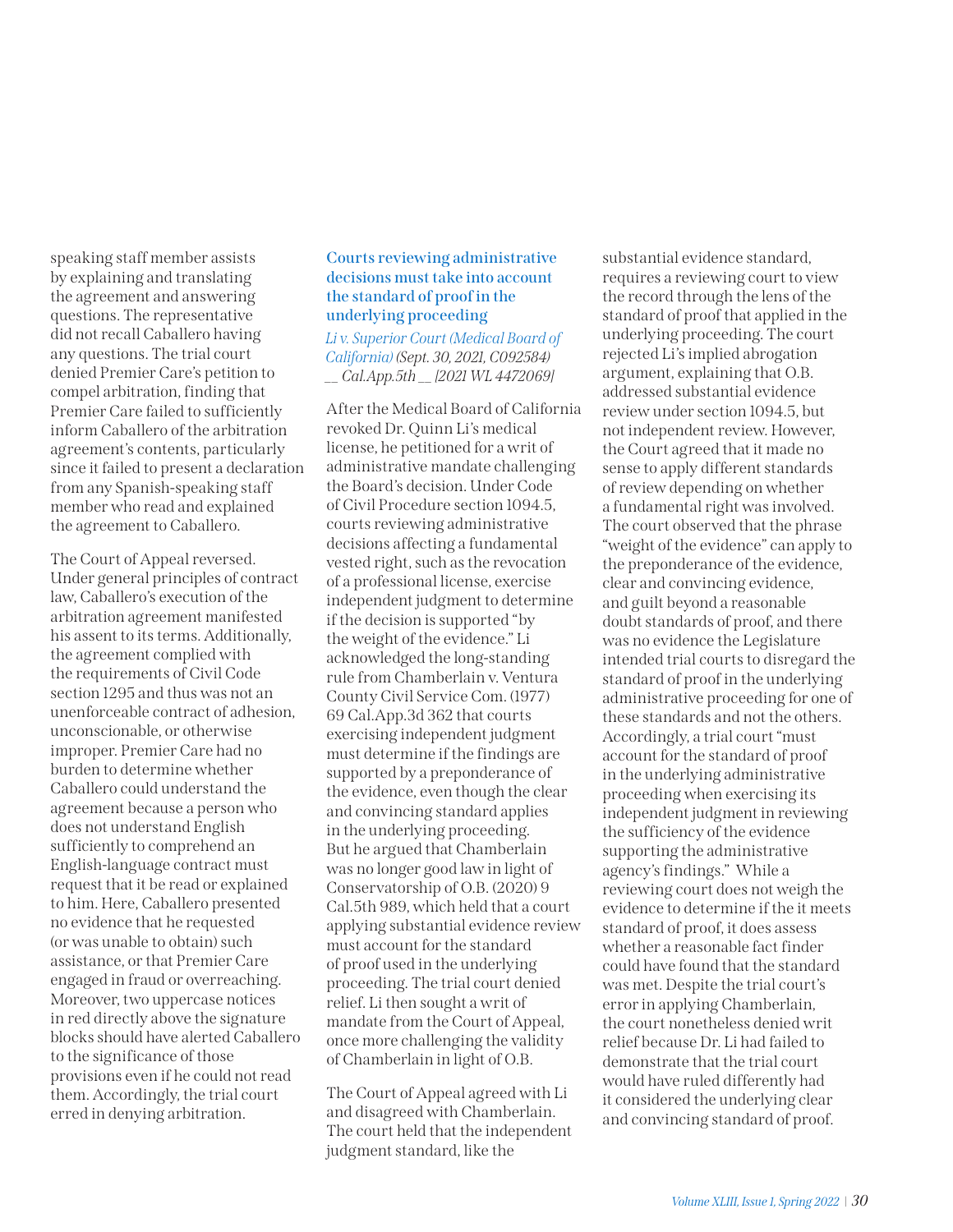## **Medicaid does not bar States from asserting liens against beneficiaries' recover of medical expense damages from third-party tortfeasors**

*[L.Q. v. California Hospital Medical](https://nam02.safelinks.protection.outlook.com/?url=https%3A%2F%2Fwww.courts.ca.gov%2Fopinions%2Fdocuments%2FB305723.PDF&data=04%7C01%7Cmfarahani%40calhospital.org%7Cd2f73461decc441a6bc808d994ccce34%7C27a14bf02cbf48cb9e8c758653aa88df%7C1%7C0%7C637704429610874375%7CUnknown%7CTWFpbGZsb3d8eyJWIjoiMC4wLjAwMDAiLCJQIjoiV2luMzIiLCJBTiI6Ik1haWwiLCJXVCI6Mn0%3D%7C1000&sdata=OA0RLXPzEy2gOXM3nR8x0eBt%2B4yiS%2F0DvwPjD1u8KaI%3D&reserved=0)  [Center](https://nam02.safelinks.protection.outlook.com/?url=https%3A%2F%2Fwww.courts.ca.gov%2Fopinions%2Fdocuments%2FB305723.PDF&data=04%7C01%7Cmfarahani%40calhospital.org%7Cd2f73461decc441a6bc808d994ccce34%7C27a14bf02cbf48cb9e8c758653aa88df%7C1%7C0%7C637704429610874375%7CUnknown%7CTWFpbGZsb3d8eyJWIjoiMC4wLjAwMDAiLCJQIjoiV2luMzIiLCJBTiI6Ik1haWwiLCJXVCI6Mn0%3D%7C1000&sdata=OA0RLXPzEy2gOXM3nR8x0eBt%2B4yiS%2F0DvwPjD1u8KaI%3D&reserved=0) (Sept. 30, 2021, B305723) \_\_ Cal.App.5th \_\_ [2021 WL 4487768]* 

L.Q. suffered catastrophic birth injuries causing severe disabilities. She sued her medical providers for professional negligence and settled the claims for \$3 million. The California Department of Healthcare Services (DHCS) asserted a lien on the settlement to recover amounts DHCS had paid for L.Q.'s medical care through Medi-Cal. The trial court denied the lien, ruling that California law permitting DHCS to place a lien on the settlement was preempted by the anti-lien provision of the federal Medicaid Act. DHCS appealed.

The Court of Appeal reversed. The court explained that the Medicaid Act includes certain provisions that are in tension. On the one hand, the Act's acquisition of rights provision deems states to have acquired the right to third-party payments for medical care, and the reimbursement provision requires states to seek reimbursement for those third-party payments. On the other hand, the anti-lien provision forbids states from asserting liens against the property of Medicaid beneficiaries, and the anti-recovery provision prohibits states from seeking to recover benefits that were correctly paid on behalf of Medicaid beneficiaries. Relying on dicta in Arkansas Dept. of Health and Human Services v. Ahlborn (2006) 547 U.S. 268 and Wos v. E.M.A. ex rel. Johnson (2013) 568 U.S. 627,

the Court of Appeal resolved this tension by holding that state liens on Medicaid beneficiary recoveries are not prohibited by the anti-lien or anti-recovery provisions, provided they are limited to past medical costs. The court reasoned that, under the assignment clause, a Medicaid beneficiary's recovery of damages for past medical expenses belong to the state, not the beneficiary. Thus, the portion of L.Q.'s settlement on which DHCS asserted a lien was not L.Q.'s "property" within the meaning of the anti-lien provision. The court also rejected L.Q.'s argument that the reimbursement clause requires states to seek reimbursement directly from third parties, rather than by asserting a lien against recoveries by beneficiaries. The court directed the trial court to determine the portion of L.Q.'s settlement attributable to medical care expenses paid by the State and the amount of DHCS's reimbursement.

# **Hospitals are not required by consumer-protection laws to make price disclosures beyond what state and federal healthcare laws mandate** *[Gray v. Dignity Health](https://nam02.safelinks.protection.outlook.com/?url=https%3A%2F%2Fwww.courts.ca.gov%2Fopinions%2Fdocuments%2FA158648.PDF&data=04%7C01%7Cmfarahani%40calhospital.org%7C4c66d576e5904623a40908d9989b0d12%7C27a14bf02cbf48cb9e8c758653aa88df%7C1%7C0%7C637708613963422906%7CUnknown%7CTWFpbGZsb3d8eyJWIjoiMC4wLjAwMDAiLCJQIjoiV2luMzIiLCJBTiI6Ik1haWwiLCJXVCI6Mn0%3D%7C1000&sdata=XENivSA9%2BDRoWjOP65WjRYUFDvMXyB%2BGb7uIEwMFhug%3D&reserved=0) (Oct. 13,*

*2021, A158648) \_\_ Cal. App.5th \_\_ [2021 WL 4771982]*

After Gordon Gray received emergency medical care at a Dignity hospital, he received a bill that included an \$880 ER charge, which was intended to cover the costs of initial patient evaluation and operating a 24-hour emergency department. Gray filed a putative class action against Dignity seeking declaratory and injunctive relief. He claimed Dignity violated the

Unfair Competition Law (UCL) and the Consumers Legal Remedies Act (CLRA) by failing to inform him of the ER charge before providing emergency medical services. The trial court sustained Dignity's demurrer and entered judgment. Gray appealed.

The Court of Appeal affirmed. The court emphasized that Gray alleged no violations of the extensive scheme of statutes and regulations governing disclosure of hospital billing information and emergency medical treatment. For example, California's "Payers' Bill of Rights" (Health & Saf. Code, § 1339.50 et seq.) requires all hospitals to publicize their chargemaster prices and rates (including separate information on the 25 most common outpatient procedures and charges). Section 1317 requires hospitals to provide needed emergency medical services without regard to (and before inquiring about) the patient's ability to pay. Federal law imposes similar requirements on hospitals participating in Medicare, and prohibits tax-exempt hospitals from doing anything to discourage emergency room patients from receiving needed treatment. The Affordable Care Act also requires Medicare hospitals to disclose chargemaster rates, payer-specific negotiated charges, and a "consumer-friendly" list of charges for three hundred nonurgent "shoppable" services. During federal rulemaking, the Center for Medicare and Medicaid Services (CMA) explained that the new Hospital Pricing Transparency regulation did not conflict with the Emergency Medical Treatment and Active Labor Act (EMTALA) because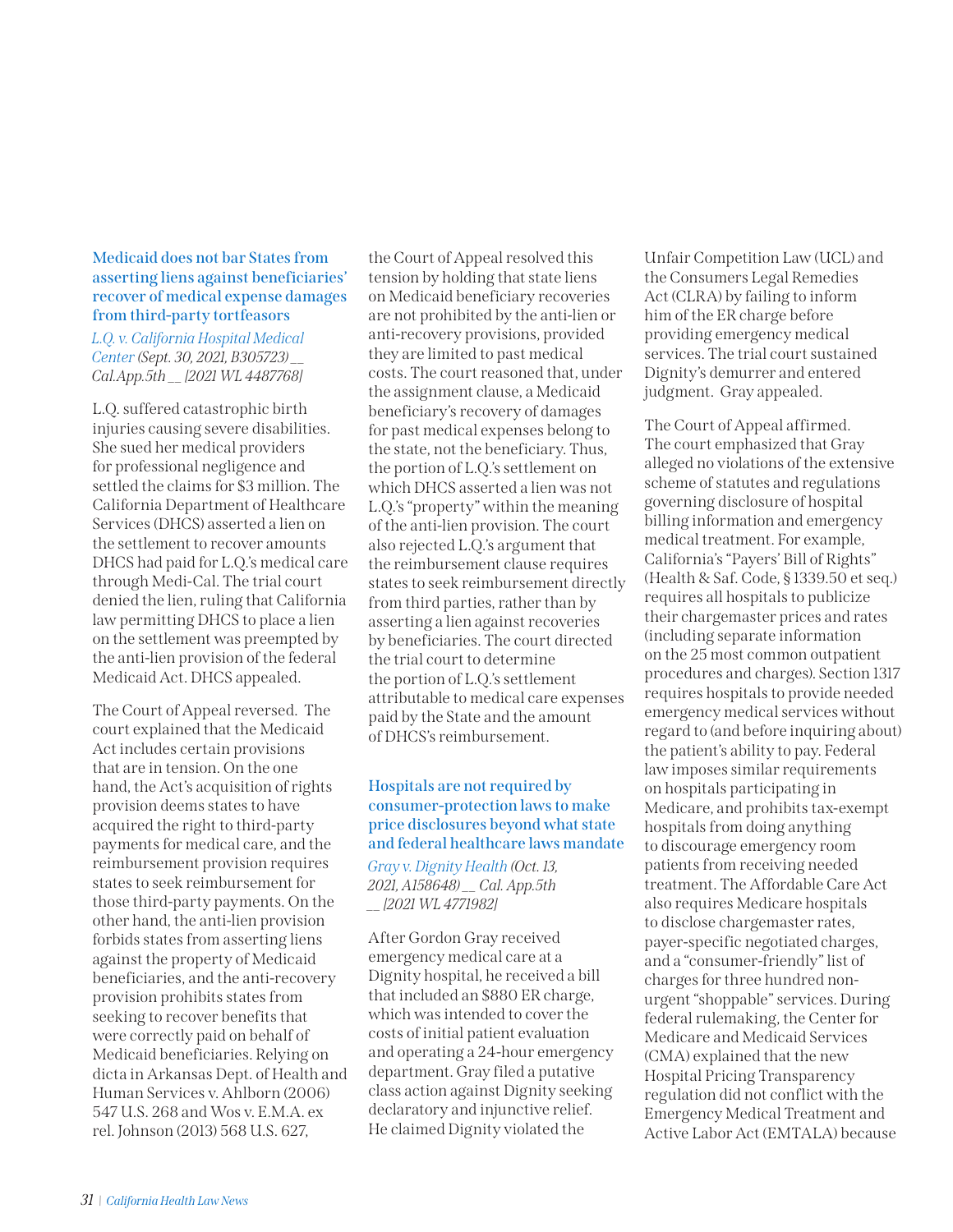hospitals are not required to post signage or make statements about prices related to emergency care.

As to the UCL claim, the Court of Appeal held that Dignity's alleged failure to disclose its ER charge did not constitute an unfair business practice as a matter of law because Dignity complied with all statutory disclosure requirements. Requiring Dignity to make an extra disclosure about this specific charge before providing emergency care would conflict with state and federal laws requiring immediate emergency medical treatment. The court similarly held that Gray's CLRA claim failed as a matter of law because Dignity did not breach any duty to disclose material facts regarding its charges.

## **Proper patient referral disclosures do not excuse noncompliance with worker's compensation statute prohibiting a physician's financially interested referrals**

*[Banerjee v. Superior Court](https://nam02.safelinks.protection.outlook.com/?url=https%3A%2F%2Fwww.courts.ca.gov%2Fopinions%2Fdocuments%2FE076291.PDF&data=04%7C01%7Cmfarahani%40calhospital.org%7C77be48ed8bf140c66f3e08d9989ba13c%7C27a14bf02cbf48cb9e8c758653aa88df%7C1%7C0%7C637708616453023065%7CUnknown%7CTWFpbGZsb3d8eyJWIjoiMC4wLjAwMDAiLCJQIjoiV2luMzIiLCJBTiI6Ik1haWwiLCJXVCI6Mn0%3D%7C1000&sdata=t9MlqDetbUDrCsej0BYWsy1lbfYcn8SYDQA7ENuUTHg%3D&reserved=0) (Oct. 5, 2021, E076291) \_\_ Cal. App.5th \_\_ [2021 WL 4551699]* 

 Dr. Sanjoy Banerjee billed Berkshire Hathaway Homestate Companies (BHHC), a workers' compensation insurer, for medical services provided through three entities he owns: Pacific Pain Care Consultants (PPCC), Kensington Diagnostics, and Rochester Imperial Surgical Center. Dr. Banerjee operated all three entities out of a single location consisting of a lobby, a toxicology testing room, and a surgical room. A BHHC investigator identified excessive billing by Dr. Banerjee,

as well as his failure to disclose to patients his ownership interest in the three entities. Prosecutors charged Dr. Banerjee with two counts of insurance fraud (Pen. Code., § 550) for violating Labor Code section 139.3, subdivision (a), which prohibits physicians from referring worker's compensation patients for certain specified services if the physician has a financial interest in the entity receiving the referral, and three counts of perjury (Pen. Code,§ 118) based on sworn reports Dr. Banerjee submitted to BHHC stating he had not violated section 139.3(a). At a preliminary hearing, the court denied Dr. Banerjee's motion to dismiss the information and ruled that he must answer the charges. Dr. Banerjee petitioned for writ relief.

The Court of Appeal denied writ relief as to the insurance fraud charges, but granted writ relief as to the perjury charges. Section 139.3(e) requires physicians referring patients to any entity in which the physician has a financial interest to disclose that interest to the patient. Dr. Banerjee argued that his compliance with that disclosure statute excused his noncompliance with section 139.3(a). The court rejected this argument for three reasons. First, Dr. Banerjee presented no evidence that any patient had signed the disclosure form he showed the court. Second, the disclosure form was ineffective since it disclosed only that Dr. Banerjee may have a financial interest in the Kensington and Rochester entities, not that he had such an interest. Third, compliance with section 139.3(e) simply does not excuse noncompliance with section 139.3(a).

The sections operate independently, and comprehensive disclosure helps patients understand when a physician has a conflict of interest and may be making a referral for financial reasons, rather than to improve the patient's health. Moreover, section 139.31 lists exceptions to section 139.3, which do not include compliance with the section 139.3(e) disclosure provision. Next, the court held that these statutes are not unconstitutionally vague because they give physicians fair notice of what is required.

Finally, the court ordered the perjury charges dismissed. Those charges were based on violations of section 139.3(a). But Dr. Banerjee did not violate that statute by referring patients to his other legal entities because the physician's office exception (§ 139.31, subd. (e)) allows physicians to refer patients to different entities located in the same office despite the physician's financial interest in those entities. In contrast, the insurance fraud charges were supported by a strong suspicion that Dr. Banerjee created Kensington and Rochester as sham entities for the purpose of defrauding BHHC based on evidence that (1) Dr. Banerjee used these entities to bill substantially higher amounts than he previously charged for the same services, (2) he failed to inform BHHC of his financial interest in the entities, (3) the bills were designed to create the illusion that the entities were unrelated, (4) there was no business reason for forming the separate entities, and (5) Dr. Banerjee doublebilled BHHC for some services.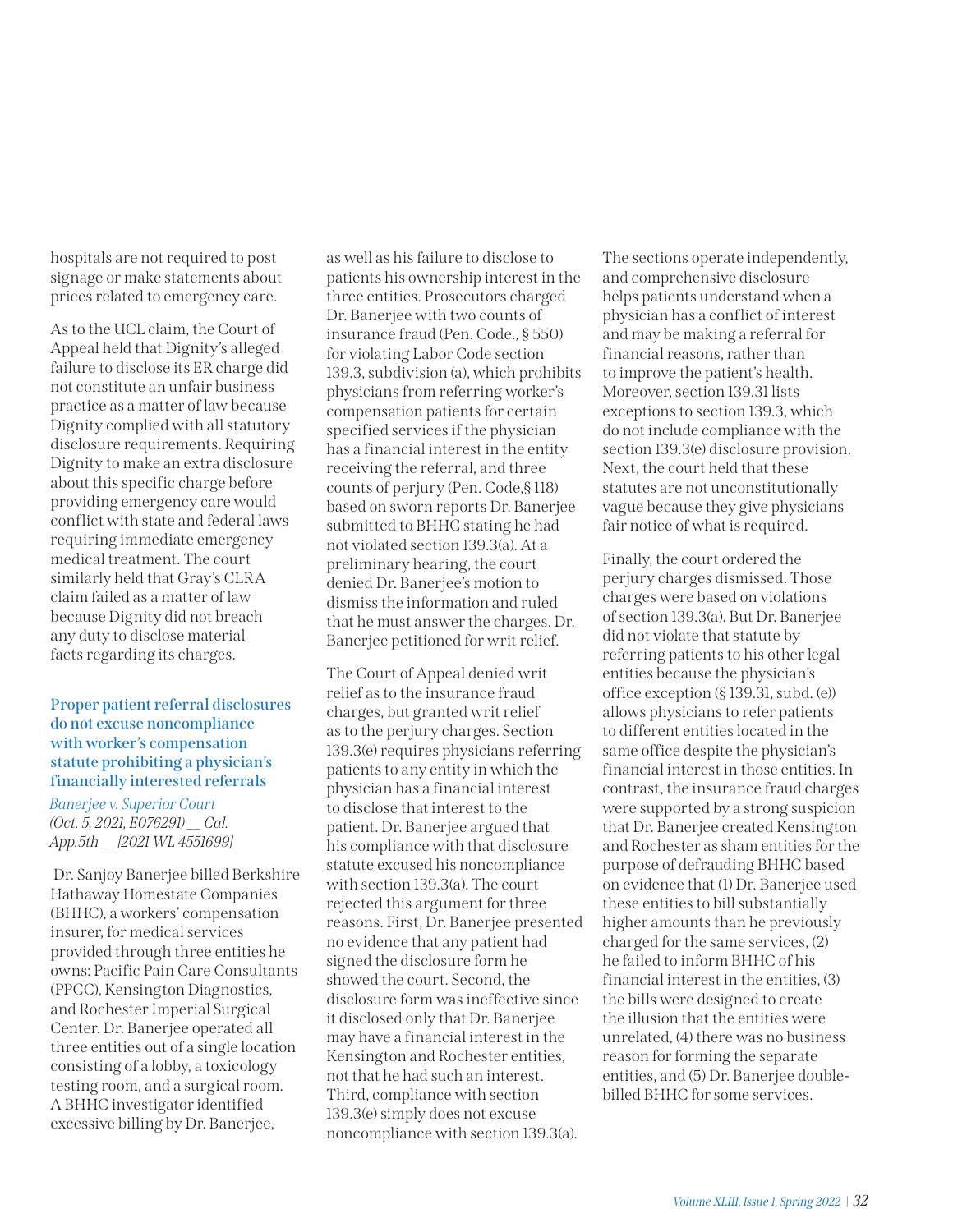## **A durable power of attorney authorizes an attorney-in-fact to execute a residential care facility's stand-alone arbitration agreement** *[Gordon v. Atria Management Company,](https://nam02.safelinks.protection.outlook.com/?url=https%3A%2F%2Fwww.courts.ca.gov%2Fopinions%2Fdocuments%2FA161379.PDF&data=04%7C01%7Cmfarahani%40calhospital.org%7C6ac8958f038449af75e608d99e419ace%7C27a14bf02cbf48cb9e8c758653aa88df%7C1%7C0%7C637714826866299371%7CUnknown%7CTWFpbGZsb3d8eyJWIjoiMC4wLjAwMDAiLCJQIjoiV2luMzIiLCJBTiI6Ik1haWwiLCJXVCI6Mn0%3D%7C1000&sdata=%2BkX7lZzJnfnJJkvpesaDx5a88BgMz7yRpo7h7p7TZbU%3D&reserved=0)*

*[LLC](https://nam02.safelinks.protection.outlook.com/?url=https%3A%2F%2Fwww.courts.ca.gov%2Fopinions%2Fdocuments%2FA161379.PDF&data=04%7C01%7Cmfarahani%40calhospital.org%7C6ac8958f038449af75e608d99e419ace%7C27a14bf02cbf48cb9e8c758653aa88df%7C1%7C0%7C637714826866299371%7CUnknown%7CTWFpbGZsb3d8eyJWIjoiMC4wLjAwMDAiLCJQIjoiV2luMzIiLCJBTiI6Ik1haWwiLCJXVCI6Mn0%3D%7C1000&sdata=%2BkX7lZzJnfnJJkvpesaDx5a88BgMz7yRpo7h7p7TZbU%3D&reserved=0) (Oct. 1, 2021, A161379) \_\_ Cal. App.5th \_\_ [2021 WL 4988882]* 

Janet Gordon executed a Durable Power of Attorney and Nomination of Conservator (DPOA), appointing her son Randall Gordon as her attorneyin-fact. The DPOA authorized Randall to arbitrate and pursue litigation on her behalf and to make arrangements for her transfer to a residential facility, but the DPOA disallowed him from making medical or healthcare decisions on Janet's behalf. When Janet moved into the Atria Walnut Creek residential care facility, Randall executed an Atria-prepared arbitration agreement on her behalf. After Janet fell and broke her hip, she—through Randall as her guardian ad litem—sued Atria asserting causes of action for elder abuse and negligence. The trial court denied Atria's petition to compel arbitration. Relying on Hutcheson v. Eskaton FountainWood Lodge (2017) 17 Cal. App.5th 937, the court ruled that Randall lacked authority to bind Janet to arbitration because admitting someone to a residential care facility for the elderly is a healthcare decision that the DPOA did not authorize Randall to make. Atria appealed.

The Court of Appeal reversed. The court held that, because the DPOA did not prohibit Randall from agreeing to arbitrate, he was authorized to execute the arbitration agreement on Janet's behalf. The court reasoned that the DPOA's grant of authority allowing Randall to arbitrate on Janet's behalf reasonably included the power to execute an arbitration agreement on her behalf as well. The court distinguished Hutcheson, explaining that it dealt with an individual who was admitted to a residential care facility for dementia care, and admission to such a facility was a healthcare decision that could not be made by someone who lacked authority to make healthcare decisions. The court rejected Janet's reliance on Atria's alleged preadmission representations about providing for her medical needs, explaining "the upshot of these allegations was not that Janet was admitted to obtain medical care, but that Atria perpetrated a 'bait-andswitch scheme' " and later failed to provide the promised care. Unlike the resident in Hutcheson, Janet was admitted to Atria to obtain supervision and assistance with daily living, not healthcare. The court also explained that, while a healthcare power of attorney is sufficient to confer authority to execute an arbitration provision within an admission agreement, a healthcare power of attorney is not required for an attorney-in-fact to have authority to execute a standalone arbitration agreement. Thus, Randall was authorized under the DPOA to execute the stand-alone arbitration agreement after Janet was admitted regardless whether she was admitted for her medical needs.

**Federally qualified health center must report nonreimbursable costs that "materially" relate to clinic operations to allocate overhead costs** *[Family Health Centers of San Diego](https://nam02.safelinks.protection.outlook.com/?url=https%3A%2F%2Fwww.courts.ca.gov%2Fopinions%2Fdocuments%2FC090618.PDF&data=04%7C01%7Cmfarahani%40calhospital.org%7C7c3c048b1953469dfc5c08d99f22c5b1%7C27a14bf02cbf48cb9e8c758653aa88df%7C1%7C0%7C637715793978246399%7CUnknown%7CTWFpbGZsb3d8eyJWIjoiMC4wLjAwMDAiLCJQIjoiV2luMzIiLCJBTiI6Ik1haWwiLCJXVCI6Mn0%3D%7C1000&sdata=qfU8tweGhgsIIwdXV%2F4N3hYA1Ix1UvLUtl4BJjjkir0%3D&reserved=0)* 

## *[v. State Department of Health Care](https://nam02.safelinks.protection.outlook.com/?url=https%3A%2F%2Fwww.courts.ca.gov%2Fopinions%2Fdocuments%2FC090618.PDF&data=04%7C01%7Cmfarahani%40calhospital.org%7C7c3c048b1953469dfc5c08d99f22c5b1%7C27a14bf02cbf48cb9e8c758653aa88df%7C1%7C0%7C637715793978246399%7CUnknown%7CTWFpbGZsb3d8eyJWIjoiMC4wLjAwMDAiLCJQIjoiV2luMzIiLCJBTiI6Ik1haWwiLCJXVCI6Mn0%3D%7C1000&sdata=qfU8tweGhgsIIwdXV%2F4N3hYA1Ix1UvLUtl4BJjjkir0%3D&reserved=0)  [Services](https://nam02.safelinks.protection.outlook.com/?url=https%3A%2F%2Fwww.courts.ca.gov%2Fopinions%2Fdocuments%2FC090618.PDF&data=04%7C01%7Cmfarahani%40calhospital.org%7C7c3c048b1953469dfc5c08d99f22c5b1%7C27a14bf02cbf48cb9e8c758653aa88df%7C1%7C0%7C637715793978246399%7CUnknown%7CTWFpbGZsb3d8eyJWIjoiMC4wLjAwMDAiLCJQIjoiV2luMzIiLCJBTiI6Ik1haWwiLCJXVCI6Mn0%3D%7C1000&sdata=qfU8tweGhgsIIwdXV%2F4N3hYA1Ix1UvLUtl4BJjjkir0%3D&reserved=0) (Oct. 7, 2021, C090618) \_\_ Cal. App.5th \_\_ [2021 WL 5037621], ordered partially published Oct. 29, 2021*

Family Health Centers of San Diego (Family Health) is a federally qualified health center (FQHC) that provides services to qualified Medi-Cal beneficiaries and nonbeneficiaries. The Department of Health Care Service (DHCS) reimbursed Family Health for all costs reasonably incurred in treating beneficiaries using a prospective "per-visit" rate, which is determined by dividing the total allowable costs by the number of patients seen in the previous period. Allowable costs include both the direct cost of services and the indirect cost of providing those services, such as administrative overhead. Once allowable costs are determined, the total must be apportioned between program beneficiaries and other patients, so that only costs reasonably incurred in treating beneficiaries are reimbursed.

Family Health requested a reimbursement rate increase, but an audit was triggered when it eliminated from its cost report nonallowable costs associated with subcontracted medical and homeless services. The DHCS auditor determined that, under 42 C.F.R. 413.24(d)(7), these costs had to be reported as nonreimbursable, which had the effect of disallowing a proportionate share of administrative overhead costs. Family Health filed an administrative appeal, but both the administrative law judge (ALJ) and the Chief ALJ upheld the DHCS auditor's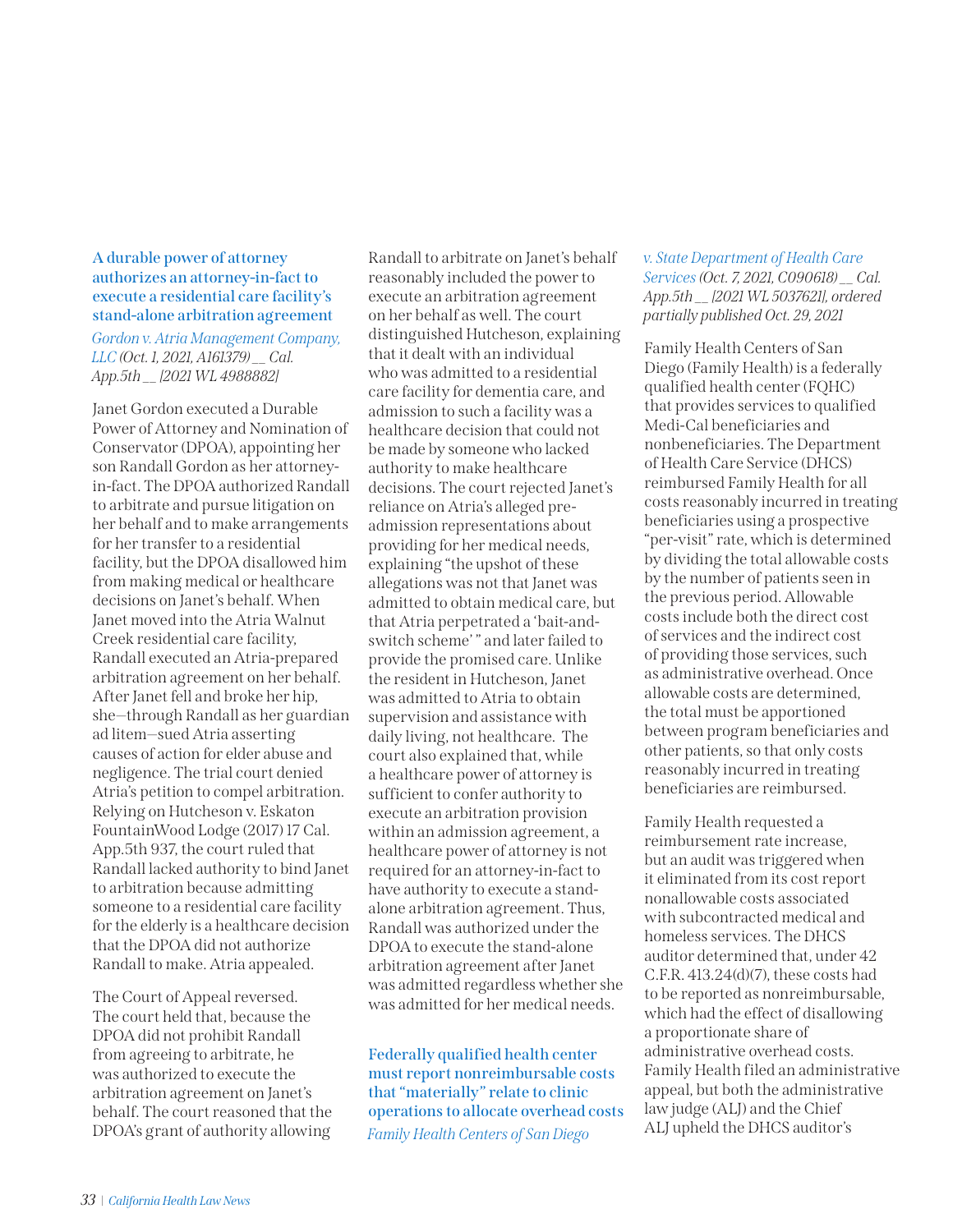decision. Family Health then filed a petition for writ of administrative mandate, which the trial court denied. Family Health appealed.

The Court of Appeal affirmed. The court rejected Family Health's contention that the ALJ erred by using a "materiality" standard. The court reasoned that a materiality standard comported with the regulatory objective of apportioning total costs between beneficiaries and nonbeneficiaries so that costs associated with serving nonbeneficiaries are not reimbursed. The court also rejected Family Health's argument that there was no substantial evidence supporting the ALJ's finding of a material connection between Family Health and the excluded costs. Family Health's contracts with outside facilities ensured significant interaction with those facilities, including orientation; ongoing staff meetings and consultations; and regular data collection, evaluation, and reporting requirements. Additionally, Family Health had failed to present detailed work papers justifying an alternative cost allocation.

## **MICRA limitations period bars personal injury action claiming patient fell because ER nurses negligently failed to accompany her to the restroom**  *[Mitchell v. Los Robles Regional Medical](https://nam02.safelinks.protection.outlook.com/?url=https%3A%2F%2Fwww.courts.ca.gov%2Fopinions%2Fdocuments%2FB309123.PDF&data=04%7C01%7Cmfarahani%40calhospital.org%7Cec6eb4a585854a52f11a08d99f238d61%7C27a14bf02cbf48cb9e8c758653aa88df%7C1%7C0%7C637715797320249966%7CUnknown%7CTWFpbGZsb3d8eyJWIjoiMC4wLjAwMDAiLCJQIjoiV2luMzIiLCJBTiI6Ik1haWwiLCJXVCI6Mn0%3D%7C1000&sdata=73Z0X5zB3Fyj9kXLOl%2Bu8q7Wssqc%2Fvf8AfbiyBs%2F%2By4%3D&reserved=0)  [Center](https://nam02.safelinks.protection.outlook.com/?url=https%3A%2F%2Fwww.courts.ca.gov%2Fopinions%2Fdocuments%2FB309123.PDF&data=04%7C01%7Cmfarahani%40calhospital.org%7Cec6eb4a585854a52f11a08d99f238d61%7C27a14bf02cbf48cb9e8c758653aa88df%7C1%7C0%7C637715797320249966%7CUnknown%7CTWFpbGZsb3d8eyJWIjoiMC4wLjAwMDAiLCJQIjoiV2luMzIiLCJBTiI6Ik1haWwiLCJXVCI6Mn0%3D%7C1000&sdata=73Z0X5zB3Fyj9kXLOl%2Bu8q7Wssqc%2Fvf8AfbiyBs%2F%2By4%3D&reserved=0)(Nov. 2, 2021, B309123) \_\_ Cal.*

*App.5th \_\_ [2021 WL 5071559]*

Stacey Mitchell was taken to the Los Robles Regional Medical Center ER after taking 60 Naproxen tablets, vomiting twice, and experiencing

ongoing nausea and abdominal pain. Her treating physician noted that Mitchell had a resting tremor, but displayed no motor nor sensory deficits. He diagnosed her with an acute kidney injury. A nurse placed an IV catheter in Mitchell's arm. About two hours later, Mitchell walked to the toilet with help from her husband. While walking back from the restroom unassisted, Mitchell fell, injuring her nose, forehead, and knee. She was admitted to Los Robles, treated, and released a few days later.

More than one year later, Mitchell sued Los Robles for negligence and premises liability, alleging that she fell because the nursing staff did not accompany her to and from the restroom. Los Robles moved for summary judgment based on the MICRA statute of limitations, Civil Code section 340.5, among other grounds. The trial court granted summary judgment and Mitchell appealed.

The Court of Appeal affirmed, holding that Mitchell's filed an untimely medical malpractice lawsuit. The court explained that MICRA applied because the nurses' judgment that Mitchell could walk herself to and from the bathroom without assistance was made in the course of providing medical care. In other words, the nurses' duty to protect Mitchell from falling while walking in the ER was owed to a patient, not to a member of the general public. Because Mitchell filed her lawsuit more than one year after her injury, it was timebarred under section 340.5.

## **Health plans have no tort duty to avoid underpaying hospitals for emergency services**

*[Long Beach Memorial Medical](https://nam02.safelinks.protection.outlook.com/?url=https%3A%2F%2Fwww.courts.ca.gov%2Fopinions%2Fdocuments%2FB304183.PDF&data=04%7C01%7Cmfarahani%40calhospital.org%7Cc1846b849cf64dd2e52108d9a4702311%7C27a14bf02cbf48cb9e8c758653aa88df%7C1%7C0%7C637721623803555935%7CUnknown%7CTWFpbGZsb3d8eyJWIjoiMC4wLjAwMDAiLCJQIjoiV2luMzIiLCJBTiI6Ik1haWwiLCJXVCI6Mn0%3D%7C1000&sdata=8DUzYpDuZe8V%2FsGGE1P%2BbP604nRR9ZcAtRaXiwjmaCY%3D&reserved=0)  [Center v. Kaiser Foundation Health](https://nam02.safelinks.protection.outlook.com/?url=https%3A%2F%2Fwww.courts.ca.gov%2Fopinions%2Fdocuments%2FB304183.PDF&data=04%7C01%7Cmfarahani%40calhospital.org%7Cc1846b849cf64dd2e52108d9a4702311%7C27a14bf02cbf48cb9e8c758653aa88df%7C1%7C0%7C637721623803555935%7CUnknown%7CTWFpbGZsb3d8eyJWIjoiMC4wLjAwMDAiLCJQIjoiV2luMzIiLCJBTiI6Ik1haWwiLCJXVCI6Mn0%3D%7C1000&sdata=8DUzYpDuZe8V%2FsGGE1P%2BbP604nRR9ZcAtRaXiwjmaCY%3D&reserved=0)  [Plan, Inc.](https://nam02.safelinks.protection.outlook.com/?url=https%3A%2F%2Fwww.courts.ca.gov%2Fopinions%2Fdocuments%2FB304183.PDF&data=04%7C01%7Cmfarahani%40calhospital.org%7Cc1846b849cf64dd2e52108d9a4702311%7C27a14bf02cbf48cb9e8c758653aa88df%7C1%7C0%7C637721623803555935%7CUnknown%7CTWFpbGZsb3d8eyJWIjoiMC4wLjAwMDAiLCJQIjoiV2luMzIiLCJBTiI6Ik1haWwiLCJXVCI6Mn0%3D%7C1000&sdata=8DUzYpDuZe8V%2FsGGE1P%2BbP604nRR9ZcAtRaXiwjmaCY%3D&reserved=0) (Nov. 4, 2021, B304183) \_\_ Cal.App.5th \_\_ [2021 WL 5118888]*

Under the Knox-Keene Act, healthcare service plans must reimburse hospitals for emergency medical services to their enrollees based on either an agreed-upon contractual rate or the "reasonable and customary value" of the services. Several hospitals that no longer had contracts with Kaiser provided emergency services to over 3500 Kaiser enrollees and billed Kaiser at their full rate for those services. Kaiser used an internal methodology to calculate the reasonable value of the services, and reimbursed the hospitals for 53.2 percent of the billed charges. The hospitals sued Kaiser for breach of contract, recovery in quantum meruit, the tort of intentionally violating the Knox-Keene duty to pay the reasonable value of emergency services, and violating the unfair competition law (UCL) by underpaying the required reimbursement. The trial court dismissed the hospitals' intentional tort and unfair competition claims, and a jury found that Kaiser had paid the hospitals the reasonable value of the emergency services. The hospitals appealed.

The Court of Appeal affirmed. The court declined to recognize a new tort duty on the part of health plans to avoid reimbursing less than the "reasonable and customary" value of emergency services. The court reasoned that the social benefit of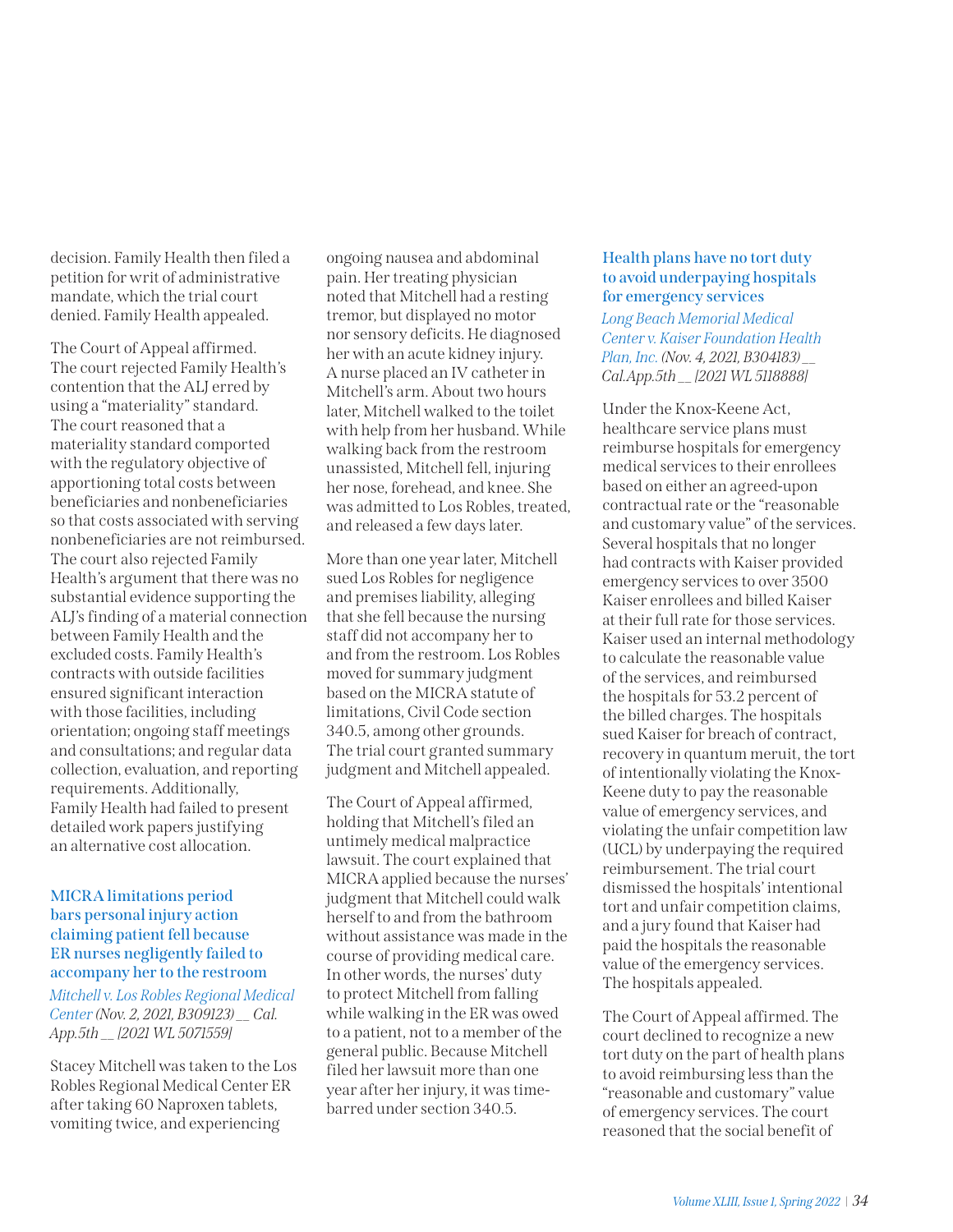recognizing such a tort duty would be slight, since the quantum meruit remedy adequately addressed any inadequate reimbursement problem, while the social costs of recognizing the tort duty would be "staggering." The court explained that tort liability for pure economic harms are the exception, not the rule, since economic relationships are generally governed by contracts and comprehensive statutory and regulatory schemes, as here. Recognizing a tort duty would create a strong incentive for health plans to overcompensate healthcare providers, which conflicts with the Knox-Keene Act's avowed purpose of ensuring health care at the lowest possible cost. Moreover, because health plan payments are always intentional, healthcare providers would have a strong incentive to file intentional tort claims seeking punitive damages in every case, which would likely add an unnecessary and potentially burdensome volume of litigation. The court held that the hospitals' requested injunctive relief under the UCL (to enjoin Kaiser from violating Knox-Keene by underpaying for emergency medical services in the future) is legally unavailable, and that restitution under the UCL would duplicate any quantum meruit award.

Finally, the court held that the trial court did not err in instructing the jury that the reasonable value of emergency medical services is the price that a "hypothetical willing buyer" would pay a "hypothetical willing seller." The court explained that, "[n]ot only is it legally appropriate to key 'reasonable value' to the price fixed by a willing 'hypothetical buyer' and willing 'hypothetical seller' in a 'hypothetical transaction,' but it is affirmatively helpful because it emphasizes another pertinent legal principle namely, that the parties' prior actual transactions are not dipositive." Because "some market transactions will more closely resemble the transactions at issue in the case before the jury, and some will bear less resemblance," the jury must have "the ability to give greater weight to the former and less weight to the latter in fixing what a hypothetical buyer and seller would pay for the specific services at issue in that case."

## **A city may not administer ambulance services after delegating those services to the surrounding county**

*[City of Oxnard v. County of Ventura](https://nam02.safelinks.protection.outlook.com/?url=https%3A%2F%2Fwww.courts.ca.gov%2Fopinions%2Fdocuments%2FB312348.PDF&data=04%7C01%7Cmfarahani%40calhospital.org%7C1d41d9a9e1db4cc7fcc908d9b5f4109c%7C27a14bf02cbf48cb9e8c758653aa88df%7C1%7C0%7C637740882121106620%7CUnknown%7CTWFpbGZsb3d8eyJWIjoiMC4wLjAwMDAiLCJQIjoiV2luMzIiLCJBTiI6Ik1haWwiLCJXVCI6Mn0%3D%7C3000&sdata=iAGii6aGK%2Bm5jX6PBL7PFQKajB9KqZ9SnWa2vodhiyk%3D&reserved=0) (Nov. 23, 2021, B312348) \_\_\_ Cal. App.5th \_\_ [2021 WL 5460725]*

Fifty years ago, Ventura County entered into a joint powers agreement with several municipalities, including the City of Oxnard, requiring the County to administer a countywide ambulance system. The County established exclusive operating areas and contracted with private companies to provide ambulance services in each area. It contracted with Gold Coast Ambulance as the exclusive emergency service provider in the area where Oxnard is located.

A decade later, the legislature enacted the Emergency Medical Services Act (EMS Act; Health & Saf. Code, § 1797.200), which authorized counties to designate a local EMS agency to administer countywide services. The EMS Act included a "transitional provision" that allowed cities that were then providing EMS services to continue providing them until they ceded the provision of services to the local agency. Pursuant to the EMS Act, VCEMSA was established as the exclusive EMS agency in Ventura County, and Gold Coast continued providing EMS services under the auspices of VCEMSA.

More than thirty years later, Oxnard became dissatisfied with Gold Coast's service based on evidence that it provided inferior services to the city's less affluent neighborhoods. Relying on the transitional provision, Oxnard believed it could administer its own ambulance services by withdrawing from the pre-EMS joint powers agreement. Oxnard acted on that belief in 2020 by notifying the County of its intent to withdraw from the joint powers agreement and asking the County not to extend its contract with Gold Coast. When the County nonetheless extended the Gold Coast contract, Oxnard sought a preliminary injunction barring the County from providing EMS services within Oxnard city limits. The trial court denied the injunction and Oxnard appealed.

The Court of Appeal affirmed. It explained that Oxnard's underlying belief was mistaken. While the EMS Act allowed cities to continue providing emergency services they had provided when the EMS Act was enacted, that provision was inapplicable because Oxnard did not provide any ambulance services at that time. Oxnard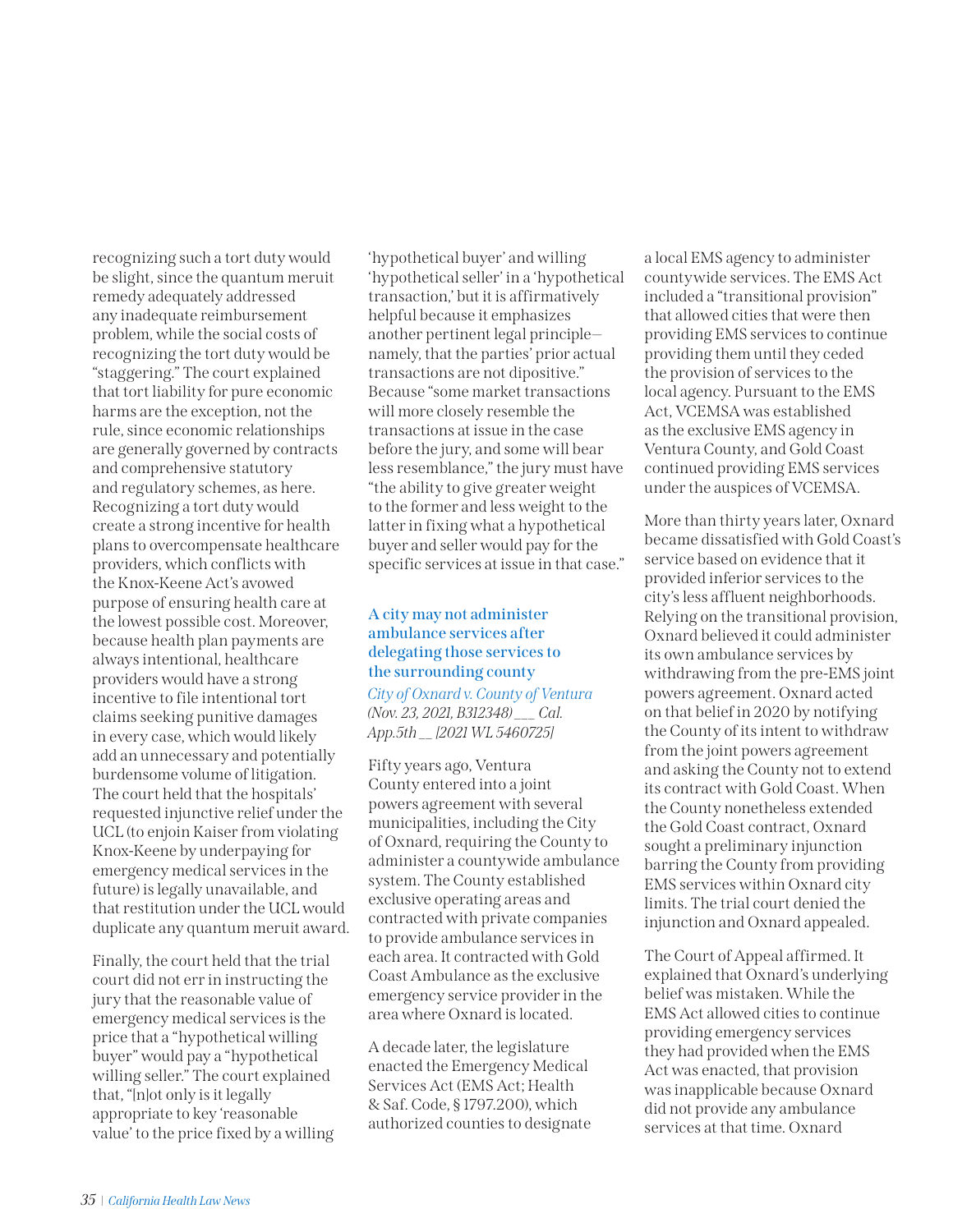could not acquire the right to provide or administratively control EMS services by withdrawing from the earlier joint powers agreement because the County's current authority to provide those services through VCEMSA stemmed from the EMS Act, not that agreement. Accordingly, the trial court properly denied injunctive relief because Oxnard was not permitted to control EMS services that were being provided by VCEMSA under the EMS Act.

## **Regulations authorizing family members to admit elderly relatives to residential care facilities do not authorize them to enter arbitration agreements**

*[Theresa D. v. MBK Senior Living,](https://nam02.safelinks.protection.outlook.com/?url=https%3A%2F%2Fwww.courts.ca.gov%2Fopinions%2Fdocuments%2FA163312.PDF&data=04%7C01%7Cmfarahani%40calhospital.org%7C88041f03210e4540b4f908d9cbc58ed4%7C27a14bf02cbf48cb9e8c758653aa88df%7C1%7C0%7C637764871644956953%7CUnknown%7CTWFpbGZsb3d8eyJWIjoiMC4wLjAwMDAiLCJQIjoiV2luMzIiLCJBTiI6Ik1haWwiLCJXVCI6Mn0%3D%7C3000&sdata=tRL25vghQ7D6GG5eXHrHpasw5jOtP7f3KlfIzp%2B2ISA%3D&reserved=0)  [LLC](https://nam02.safelinks.protection.outlook.com/?url=https%3A%2F%2Fwww.courts.ca.gov%2Fopinions%2Fdocuments%2FA163312.PDF&data=04%7C01%7Cmfarahani%40calhospital.org%7C88041f03210e4540b4f908d9cbc58ed4%7C27a14bf02cbf48cb9e8c758653aa88df%7C1%7C0%7C637764871644956953%7CUnknown%7CTWFpbGZsb3d8eyJWIjoiMC4wLjAwMDAiLCJQIjoiV2luMzIiLCJBTiI6Ik1haWwiLCJXVCI6Mn0%3D%7C3000&sdata=tRL25vghQ7D6GG5eXHrHpasw5jOtP7f3KlfIzp%2B2ISA%3D&reserved=0) (Nov. 30, 2021, [A163312](https://nam02.safelinks.protection.outlook.com/?url=https%3A%2F%2Fwww.courts.ca.gov%2Fopinions%2Fdocuments%2FA163312.PDF&data=04%7C01%7Cmfarahani%40calhospital.org%7C88041f03210e4540b4f908d9cbc58ed4%7C27a14bf02cbf48cb9e8c758653aa88df%7C1%7C0%7C637764871644956953%7CUnknown%7CTWFpbGZsb3d8eyJWIjoiMC4wLjAwMDAiLCJQIjoiV2luMzIiLCJBTiI6Ik1haWwiLCJXVCI6Mn0%3D%7C3000&sdata=tRL25vghQ7D6GG5eXHrHpasw5jOtP7f3KlfIzp%2B2ISA%3D&reserved=0)) \_\_ Cal. App.5th \_\_ [2021 WL 5578055]*

Kellie Tennier, Theresa D.'s daughter and authorized representative, executed an arbitration agreement when admitting Theresa D. to Muirwoods Memory Care, a residential care facility for the elderly (RCFE). When Theresa D. sued Muirwoods for negligently allowing her to fall and fracture her hip, Muirwoods moved to compel arbitration. The trial court denied the motion, finding Tennier was not Teresa D.'s agent for purposes of the arbitration agreement. Muirwoods appealed.

The Court of Appeal affirmed. First, it rejected Muirwood's argument that the arbitration agreement delegated to the arbitrator the question whether Tennier was authorized to execute the agreement on behalf of Theresa D. That threshold

question was for the court to decide. Second, although RCFE regulations expressly authorized Tennier, as a "family member," to admit Theresa D. to Muirwood, the regulations do not authorize family members to bind residents to arbitration.

## **Hospital liable for adopting policies that failed to protect female mental patients against the risk of sexual assault**

*[Samantha B. v. Aurora Vista Del Mar,](https://nam02.safelinks.protection.outlook.com/?url=https%3A%2F%2Fwww.courts.ca.gov%2Fopinions%2Fdocuments%2FB302321.PDF&data=04%7C01%7Cmfarahani%40calhospital.org%7Cb5cce32b477b41f37c5c08d9cbc63f00%7C27a14bf02cbf48cb9e8c758653aa88df%7C1%7C0%7C637764874590604639%7CUnknown%7CTWFpbGZsb3d8eyJWIjoiMC4wLjAwMDAiLCJQIjoiV2luMzIiLCJBTiI6Ik1haWwiLCJXVCI6Mn0%3D%7C3000&sdata=p%2FBYkb82GwQTT2nTo%2BQyAk74l9TgYYFcNJodVa0Bo5Q%3D&reserved=0)  [LLC](https://nam02.safelinks.protection.outlook.com/?url=https%3A%2F%2Fwww.courts.ca.gov%2Fopinions%2Fdocuments%2FB302321.PDF&data=04%7C01%7Cmfarahani%40calhospital.org%7Cb5cce32b477b41f37c5c08d9cbc63f00%7C27a14bf02cbf48cb9e8c758653aa88df%7C1%7C0%7C637764874590604639%7CUnknown%7CTWFpbGZsb3d8eyJWIjoiMC4wLjAwMDAiLCJQIjoiV2luMzIiLCJBTiI6Ik1haWwiLCJXVCI6Mn0%3D%7C3000&sdata=p%2FBYkb82GwQTT2nTo%2BQyAk74l9TgYYFcNJodVa0Bo5Q%3D&reserved=0) (Dec. 20, 2021, B302321) \_\_ Cal. App.5th \_\_ [2021 WL 5996835]*

Aurora Vista Del Mar, LLC, a psychiatric hospital, employed unlicensed mental health workers to monitor and assist patients. One worker, Juan Valencia, sexually abused two Aurora patients. They sued Aurora and Valencia for violations of the Elder Abuse and Dependent Adult Protection Act (Welf. & Inst. Code, § 15600 et seq.). The jury awarded the patients \$6.75 million in noneconomic damages and allocated 35 percent fault to Valencia and 75 percent fault to Aurora. Aurora appealed.

The Court of Appeal affirmed. The court explained that "neglect" is not limited to the denial or withdrawal of services and can include a failure to protect against health and safety hazards. Here, Valencia was a hazard to the health and safety of female patients, and Aurora failed to protect them.

The court then found there was clear and convincing evidence that Aurora acted recklessly. Aurora is a sophisticated health care provider and was aware that its female

patients were vulnerable, but it adopted policies that exposed those patients to a high risk of sexual predation. Those risky policies included hiring poorly trained, unlicensed mental health workers after a limited background check, understaffing, and allowing male workers to spend 20 minutes unsupervised with female patients.

Finally, the court rejected Aurora's excessive damages argument, holding that the Elder Abuse Act's \$250,000 limit on noneconomic damages (Welf. & Inst. Code, § 15657, subd. (b)) applies only to survival actions. The court also held that allocating most of the fault to Aurora was reasonable because its reckless operations made plaintiffs' injuries almost inevitable.

# **Nursing Board may revoke license for unprofessional conduct and dishonesty in assessing the transfer of a residential care facility resident**

*[Clawson v. Board of Registered](https://nam02.safelinks.protection.outlook.com/?url=https%3A%2F%2Fwww.courts.ca.gov%2Fopinions%2Fdocuments%2FA159990.PDF&data=04%7C01%7Cmfarahani%40calhospital.org%7C18f7cc98540040df701c08d9cbc6fcbb%7C27a14bf02cbf48cb9e8c758653aa88df%7C1%7C0%7C637764877775949240%7CUnknown%7CTWFpbGZsb3d8eyJWIjoiMC4wLjAwMDAiLCJQIjoiV2luMzIiLCJBTiI6Ik1haWwiLCJXVCI6Mn0%3D%7C3000&sdata=PnPDYrRSQEaYrsjIQ707PPMjxUHhZY5RXn28g%2Bi8mYQ%3D&reserved=0)  [Nursing](https://nam02.safelinks.protection.outlook.com/?url=https%3A%2F%2Fwww.courts.ca.gov%2Fopinions%2Fdocuments%2FA159990.PDF&data=04%7C01%7Cmfarahani%40calhospital.org%7C18f7cc98540040df701c08d9cbc6fcbb%7C27a14bf02cbf48cb9e8c758653aa88df%7C1%7C0%7C637764877775949240%7CUnknown%7CTWFpbGZsb3d8eyJWIjoiMC4wLjAwMDAiLCJQIjoiV2luMzIiLCJBTiI6Ik1haWwiLCJXVCI6Mn0%3D%7C3000&sdata=PnPDYrRSQEaYrsjIQ707PPMjxUHhZY5RXn28g%2Bi8mYQ%3D&reserved=0) (Dec. 17, 2021, No. A159990) \_\_ Cal.App.5th \_\_ [2021 WL 5976759]*

A residential care facility for the elderly (RCFE) that was closing hired William Clawson, R.N., to assess each resident and recommend a new facility. Clawson assessed J.N., an 83-year-old resident, conducting a skin examination that identified coccyx and red and nonblanching heels, but Clawson failed to remove the bandages on J.N.'s feet or notice that one of her knees was significantly contracted. Clawson's appraisal recounted J.N.'s medical history, described her as "frail... with severe cognitive impairment, cachexia, and fragile skin," and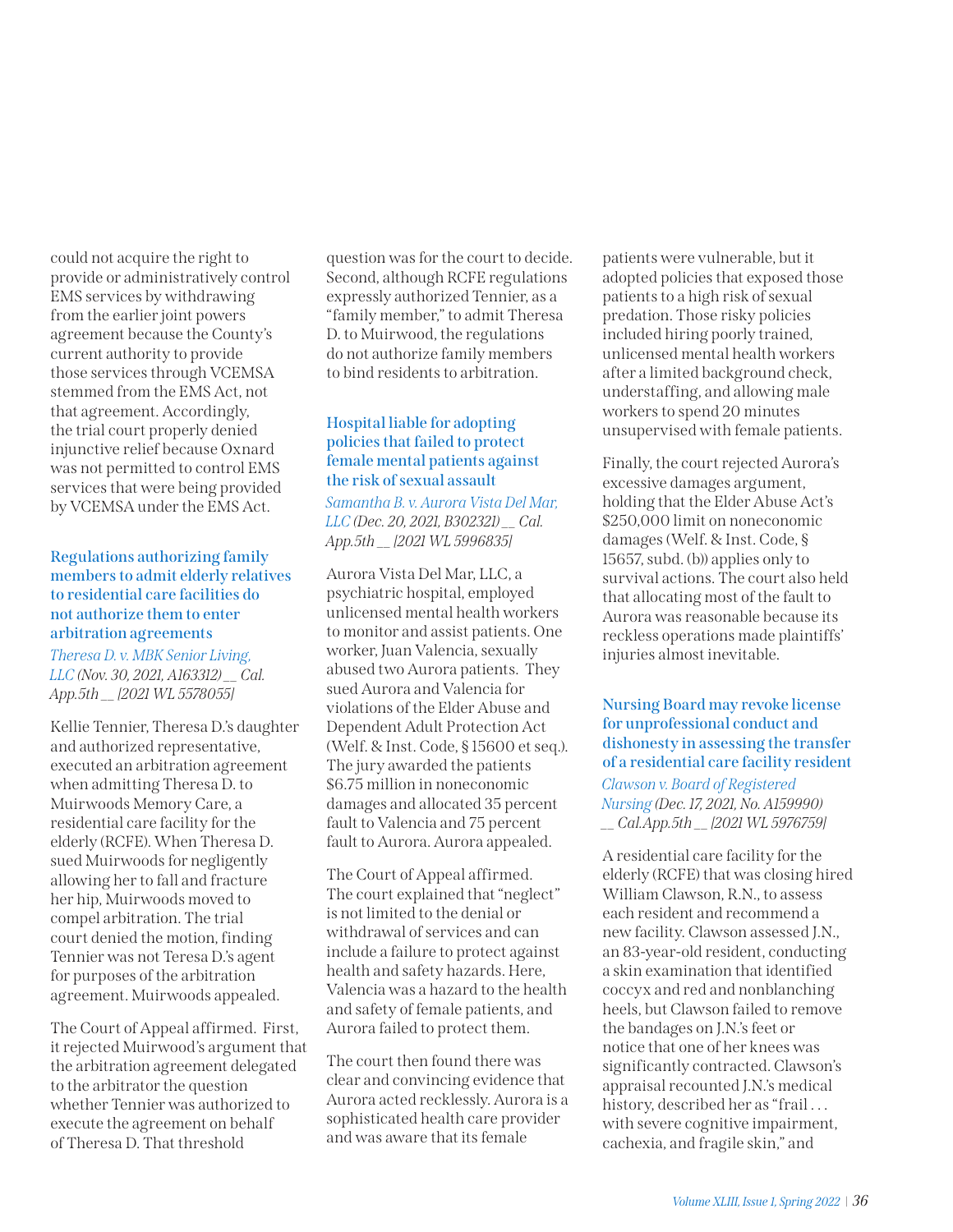certified that "to the best of [his] knowledge [J.N.] does not need skilled nursing care." J.N. was then transferred to another RCFE, where caregivers described her condition as "very horrifying." J.N. was in significant pain, her bandages were old, her wounds "all smelled really bad," her knee had a large open sore with visible tendons, and her toes were black with "a very strong infection odor." The new RCFE caregivers called 911 to have J.N. transferred to a hospital, where she died several weeks later.

A Department of Social Services investigator interviewed Clawson, who stated he had supervised an unlicensed care worker to perform a "head-to-toe" assessment of J.N., and claimed he would have detected any odors of feces, urine, or bacterial infection because his "assessment skills are fine." About fourteen months later, an investigator for the Board of Registered Nursing interviewed Clawson, who then denied participating in J.N.'s assessment, which he claimed was performed solely by the unlicensed care worker. At a later administrative hearing, Clawson said he was not acting as a registered nurse at the time of the assessment, but only as a scribe. The ALJ found clear and convincing evidence that Clawson's appraisal of J.N. was grossly negligent and that he engaged in unprofessional conduct, both as to the assessment and by being untruthful with the Board's investigator. The Board adopted the ALJ's decision and revoked Clawson's nursing license. Clawson filed an unsuccessful petition for writ of administrative

mandate, and then appealed.

The Court of Appeal affirmed. Rejecting the same four arguments that Clawson had raised in the trial court, the court held: (1) a RCFE appraisal is a "nursing function" under Business and Professions Code section 2725; (2) the performance of an RCFE assessment by a nurse creates a nurse-patient relationship; (3) the Board was not required to plead a violation of a specific RCFE statute before disciplining Clawson; and (4) the Board was authorized (under section 2761) to discipline Clawson for unprofessional conduct based on dishonesty.

# **Medical staff bylaws increasing the statutory burden of proof are unenforceable, entitling physician to a new peer review hearing**

*[Bichai v. DaVita, Inc.](https://nam02.safelinks.protection.outlook.com/?url=https%3A%2F%2Fwww.courts.ca.gov%2Fopinions%2Fdocuments%2FF079815.PDF&data=04%7C01%7Cmfarahani%40calhospital.org%7C8b3cd39940aa4208e31808d9cbc7c957%7C27a14bf02cbf48cb9e8c758653aa88df%7C1%7C0%7C637764881204356014%7CUnknown%7CTWFpbGZsb3d8eyJWIjoiMC4wLjAwMDAiLCJQIjoiV2luMzIiLCJBTiI6Ik1haWwiLCJXVCI6Mn0%3D%7C3000&sdata=jf7tF%2FxCmRX2jN3eiCjxp75LYUt%2Fvxbb3pjK1K497ak%3D&reserved=0) (Dec. 20, 2021, F079815) \_\_ Cal.App.5th \_\_ [2021 WL 6000005]*

Dr. William Biachai voluntarily resigned from the medical staff at DaVita Inc.'s dialysis facilities pursuant to a settlement agreement after DaVita's peer review committees and governing boards revoked his privileges. Dr. Bichai sought to regain privileges at DaVita after completing a Physician Assessment Clinical Education (PACE) program, and then requested a peer review hearing after DaVita denied that application. The hearing officer, following hospital bylaws, concluded that DaVita's decision to deny Dr. Bichai's application was supported by the record and that Dr. Bichai had not proven that the decision lacked a substantial

factual basis. Dr. Bichai filed a petition for writ of administrative mandamus challenging the hearing officer's decision. The superior court denied Dr. Bichai's writ petition and he appealed.

The Court of Appeal reversed, holding that the bylaws imposed an impermissibly high burden of proof on a physician contesting a peer review decision. While Business and Professions Code section 809.3, subdivision (b)(2), requires that applicants for medical staff privileges persuade the trier of fact of their qualifications by a preponderance of the evidence, DaVita's bylaws required Dr. Bichai to prove that the peer review body's action "lacks any substantial factual basis" or is otherwise arbitrary or capricious. That burden of proof imposed a more demanding standard on Dr. Bichai than the statutory requirement, unfairly preventing the trier of fact from giving greater weight to the PACE program findings. Accordingly, Dr. Bichai was entitled to a new peer review hearing.

# **DHCS may recoup the cost of Medi-Cal services from payon-death trust beneficiary**

*[Riverside County Public Guardian](https://nam02.safelinks.protection.outlook.com/?url=https%3A%2F%2Fwww.courts.ca.gov%2Fopinions%2Fdocuments%2FE074949.PDF&data=04%7C01%7Cmfarahani%40calhospital.org%7C2519dd953c50487f853708d9dac5bac1%7C27a14bf02cbf48cb9e8c758653aa88df%7C1%7C0%7C637781365055066570%7CUnknown%7CTWFpbGZsb3d8eyJWIjoiMC4wLjAwMDAiLCJQIjoiV2luMzIiLCJBTiI6Ik1haWwiLCJXVCI6Mn0%3D%7C3000&sdata=07HFG9HJCTvFA0pdcbXAk9ECf3bkpOhN%2BbHF%2Fu6faSM%3D&reserved=0)  [v. Snukst](https://nam02.safelinks.protection.outlook.com/?url=https%3A%2F%2Fwww.courts.ca.gov%2Fopinions%2Fdocuments%2FE074949.PDF&data=04%7C01%7Cmfarahani%40calhospital.org%7C2519dd953c50487f853708d9dac5bac1%7C27a14bf02cbf48cb9e8c758653aa88df%7C1%7C0%7C637781365055066570%7CUnknown%7CTWFpbGZsb3d8eyJWIjoiMC4wLjAwMDAiLCJQIjoiV2luMzIiLCJBTiI6Ik1haWwiLCJXVCI6Mn0%3D%7C3000&sdata=07HFG9HJCTvFA0pdcbXAk9ECf3bkpOhN%2BbHF%2Fu6faSM%3D&reserved=0) (Jan. 10, 2022, E074949) \_\_ Cal.App.5th \_\_ [2022 WL 92772]*

Joseph Snukst purchased an annuity and created a revocable inter vivos trust. He designated the trust as the pay-on-death beneficiary of his annuity and named his niece Shawna as its beneficiary. He later spent seven years at a senior care facility where he received Medi-Cal benefits.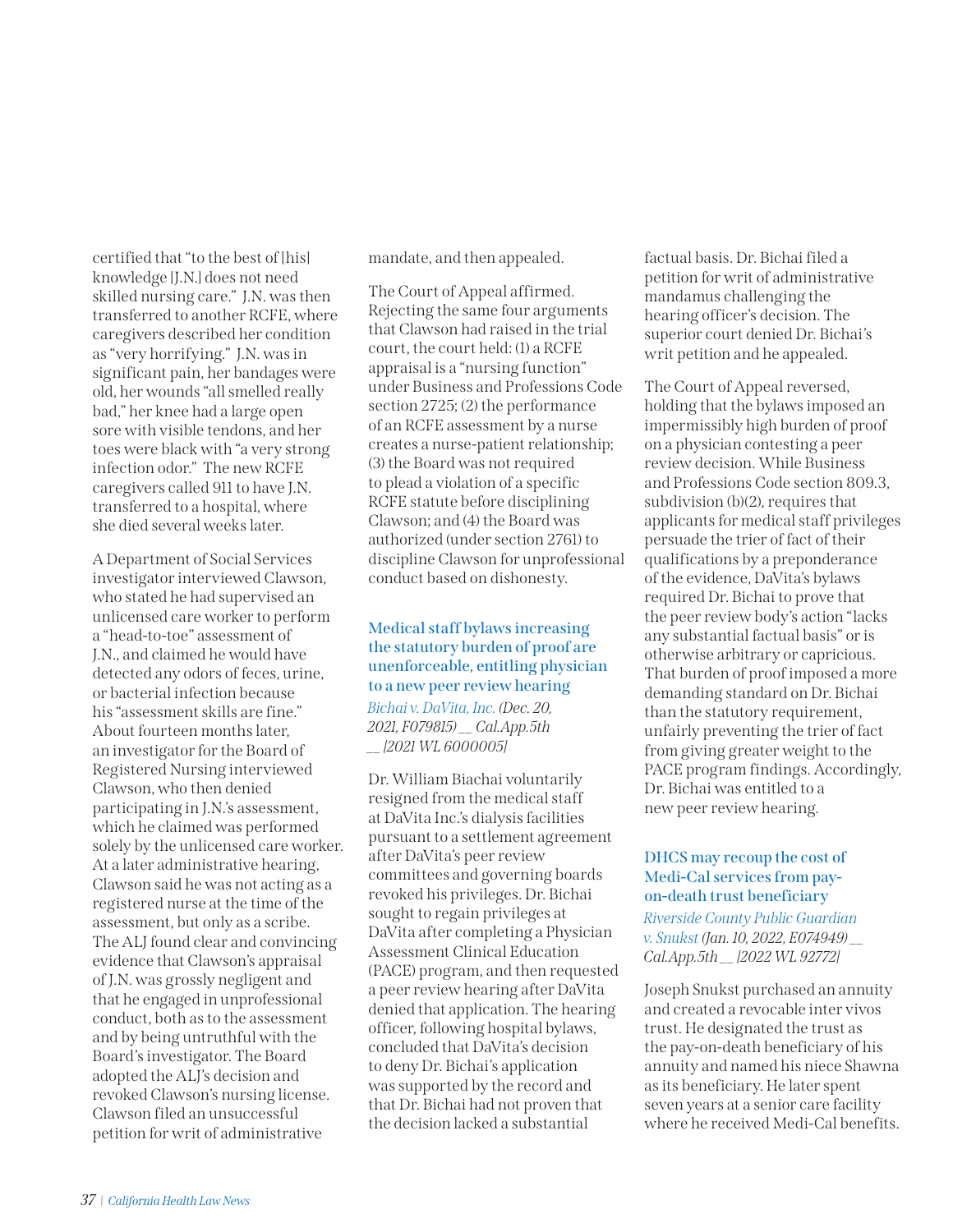Upon his death, the trust received \$804,456.13 from his annuity. The Department of Health Care Services (DHCS) presented a creditor's claim to Joseph's public guardian seeking nearly \$500,000 for the cost of Medi-Cal benefits it provided to Joseph. The probate court disallowed the public guardian's request to satisfy the DHCS's claim, ruling that (upon Joseph's death) the annuity became a trust asset, rather than a conservatorship asset, requiring the entire trust to be distributed to Shawna. The DHCS appealed.

The Court of Appeal reversed, holding that both state and federal law governing revocable inter vivos trusts require reimbursement of Medi-Cal benefits paid by DHCS. The court explained that the public guardian, which acted as both the trustee of Joseph's trust and conservator of his estate, properly notified DHCS of his death, as required by Probate Code section 19202. Both state and federal law entitled the DHCS to seek reimbursement of Medi-Cal benefits from Joseph's estate, which included money transferred to Shawna through the trust because of the broad definition of an "estate" under both 42 U.S.C. section 1396p(b)(4) (A)-(B) and Welfare and Institutions Code section 14009.5, subdivision (a). Public policy also weighed in favor of allowing DHCS to recover "as much as possible" of the costs of providing medical services to lowincome people, so that DHCS may continue providing such services.

## **CMS may enforce interim final rule imposing COVID-19 vaccine mandate on Medicare and Medicaid facilities**

*[Biden v. Missouri,](https://nam02.safelinks.protection.outlook.com/?url=https%3A%2F%2Fwww.supremecourt.gov%2Fopinions%2F21pdf%2F21a240_d18e.pdf&data=04%7C01%7Cmfarahani%40calhospital.org%7C8e810d4122af4fbcd00108d9dd0c7b95%7C27a14bf02cbf48cb9e8c758653aa88df%7C1%7C0%7C637783867954594888%7CUnknown%7CTWFpbGZsb3d8eyJWIjoiMC4wLjAwMDAiLCJQIjoiV2luMzIiLCJBTiI6Ik1haWwiLCJXVCI6Mn0%3D%7C3000&sdata=0dP8EZVm5g%2FHVD6b0jHyrKJdy09VsKtvG4po5JC5tVM%3D&reserved=0) 595 U.S. \_\_\_, 2022 WL 120950 (U.S. Jan. 13, 2022) (Nos. 21A240 and 21A241)*

The Department of Health and Human Services (HHS), acting through the Center for Medicare and Medicaid Services (CMS), issued an interim final rule requiring healthcare facilities participating in Medicare or Medicaid to ensure their staff is vaccinated against COVID-19 to continue receiving federal funds. Two groups of States filed separate actions challenging the rule. Federal district courts in Louisiana and Missouri enjoined enforcement of the rule. The Government asked the U.S. Supreme Court to stay the injunctions after the Fifth and Eighth Circuits declined to do so.

The Supreme Court stayed the lower court orders enjoining the interim final rule, allowing CMS to enforce it. The Court held that the rule fell within the authority Congress conferred on the HHS to impose conditions on Medicare and Medicaid facilities "necessary in the interest of the health and safety of individuals who are furnished services." 42 U.S.C. § 1395x(e)(9). HHS had concluded that a vaccine mandate was necessary to reduce the likelihood that healthcare workers transmitted COVID-19 to their patients. The Court determined this conclusion "fit neatly within the language of the statute." The Court cited HHS' longstanding historical practice of imposing safety conditions on participating Medicare

and Medicaid facilities, including those that address the control of infectious diseases and relate to the specific duties of healthcare workers, as supporting a broad scope of authority conferred on HHS by Congress. The Court next rejected the States' argument that the interim rule was arbitrary and capricious, finding the Secretary did not fail to examine the relevant data or consider the potential staffing shortages the rule could cause. Finally, the Court held that the HHS established good cause to dispense with normal notice and comment protocol because accelerating the rule's issuance could reduce COVID-19's impact before the impending winter flu season. See 5 U.S.C. § 553(b)(3)(B). The HHS was not required to "consult with appropriate State agencies" under 42 U.S.C. § 1395z, or prepare a regulatory impact analysis, and 42 U.S.C. § 1395 could not be read so broadly as to prevent every condition that the HHS and CMS imposed on Medicare and Medicaid facilities.

Four Justices dissented in two separate opinions. Justice Thomas wrote that the Government had failed to make a strong showing (necessary to stay an injunction) that the HHS had statutory authority to issue the interim rule. The dissent reasoned that, under 42 U.S.C. § 1302(a) and 42 U. S. C. § 1395hh(a)(1), HHS was empowered only to publish rules to carry out the "administration" of Medicare and Medicaid, meaning its authority is limited to the "practical management and direction" of the programs. Compelling millions of healthcare workers to undergo an irreversible and unwanted medical procedure had only a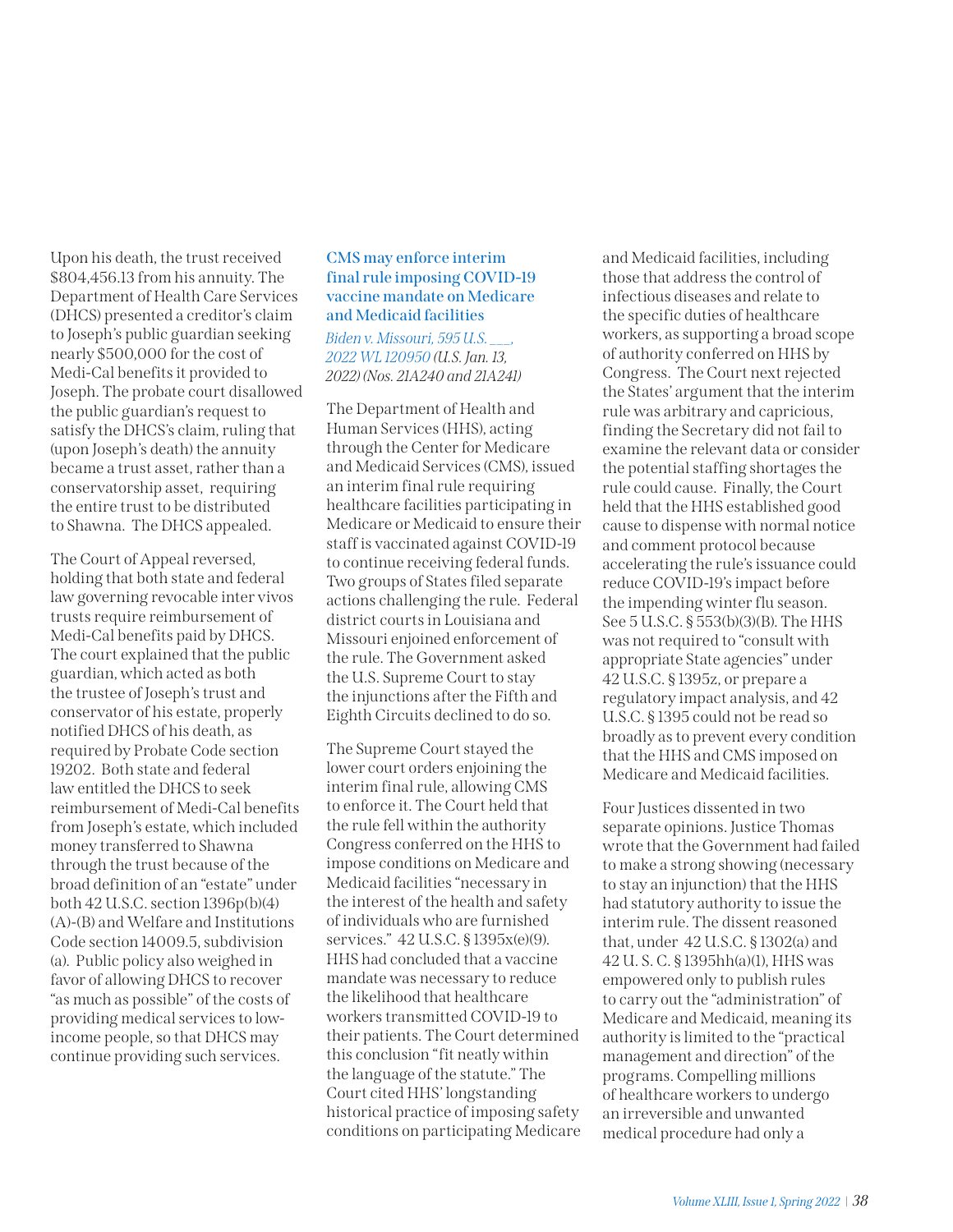"tangential" connection to Medicare and Medicaid management. The Government failed to cite any other statutes evincing clear Congressional authority for a nationwide vaccine mandate. Instead, vaccine mandates fall squarely within a State's police power, absent Congress's clear statement otherwise.

Justice Alito wrote that HHS failed to establish good cause for avoiding the notice-and-comment procedures. The agency's own delays in issuing and implementing the rule cut against its asserted need to circumvent notice-andcomment. And CMS's acknowledged uncertainty, coupled with the "'rapidly changing nature of the current pandemic'" should have made it "more receptive to feedback, not less." Avoiding notice-andcomment was not harmless, as it prevented States and regulated facilities from presenting evidence refuting or contradicting HHS's justification for the rule.

## **Before authorizing electroconvulsive therapy for an inmate who lacks capacity to consent, courts must consider treatment preferences the inmate expressed while still competent**

*[In re Rudy Terrazas](https://nam02.safelinks.protection.outlook.com/?url=https%3A%2F%2Fwww.courts.ca.gov%2Fopinions%2Fdocuments%2FE077170M.PDF&data=04%7C01%7Cmfarahani%40calhospital.org%7Ce0d5b13da7ba418d426e08d9e0342f8f%7C27a14bf02cbf48cb9e8c758653aa88df%7C1%7C0%7C637787337018973540%7CUnknown%7CTWFpbGZsb3d8eyJWIjoiMC4wLjAwMDAiLCJQIjoiV2luMzIiLCJBTiI6Ik1haWwiLCJXVCI6Mn0%3D%7C3000&sdata=%2BwuU4WhlLdwuHINAYatUxsjeOxENtjMnktx6Ll5%2FpXI%3D&reserved=0) (Jan. 11, 2022, E077170) \_\_ Cal.App.5th \_\_ [2022 WL 109008]*

A prison warden sought court approval under the "Organic Therapy" statutes (Pen. Code, §§ 2670-2680) to perform electroconvulsive therapy (ECT) on inmate Rudy Terrazas to treat his worsening mental illness. The trial court authorized the ECT

after making statutorily required findings that Terrazas lacked the capacity to consent to treatment; that the state proved by clear and convincing evidence that there was a compelling need to use ECT on Terrazas; that there were no less-onerous alternatives; and that ECT was a sound medical and psychiatric treatment. (Id., § 2679.) Terrazas petitioned for writ relief.

The Court of Appeal granted a writ of habeas corpus. The court began by rejecting Terrazas's argument that the constitutional right to refuse medical treatment requires the appointment of a surrogate to consent to ECT for an inmate who is unable to consent. The court reasoned that the right to refuse medical treatment is limited by the state's interest in providing care to citizens who cannot care for themselves under the doctrine of parens patriae. The state's high burden under the Organic Therapy statutes restricts its parens patriae power by providing sufficient protection to an inmate who lacks capacity to consent to ECT. The court acknowledged that section 2677 allows inmates to request the appointment of an independent medical expert to review the medical evidence, but Terrazas waived that appointment by not disputing his mental illness.

Nevertheless, the court held that, to comply with the constitutional right to refuse medical treatment, courts must (before authorizing ECT) consider any expressed preferences and beliefs the inmate made when competent. The court explained that a person's refusal to receive medical treatment while competent

can preclude such treatment when the person becomes incapacitated. The court explained that the findings required under the Organic Therapy laws to overcome that lack of consent were insufficient to address this separate constitutional issue. The Court of Appeal directed the superior court to develop a record of the inmate's beliefs and to decide in the first instance what "legitimate penological interests" might overcome a finding that the inmate did not consent to the therapy when competent.

**Sole successor-in-interest assignee of healthcare provider has derivative standing to sue insurer under ERISA** *[Bristol SL Holdings, Inc. v. Cigna Health](https://nam02.safelinks.protection.outlook.com/?url=https%3A%2F%2Fcdn.ca9.uscourts.gov%2Fdatastore%2Fopinions%2F2022%2F01%2F14%2F20-56122.pdf&data=04%7C01%7Cmfarahani%40calhospital.org%7C611b28b07e1844bf924d08d9e034d931%7C27a14bf02cbf48cb9e8c758653aa88df%7C1%7C0%7C637787339854127546%7CUnknown%7CTWFpbGZsb3d8eyJWIjoiMC4wLjAwMDAiLCJQIjoiV2luMzIiLCJBTiI6Ik1haWwiLCJXVCI6Mn0%3D%7C3000&sdata=n770XWlvf52fsX4bvDtL5TBoQDhFElwPQraid82LWLw%3D&reserved=0)  [and Life Insurance Company](https://nam02.safelinks.protection.outlook.com/?url=https%3A%2F%2Fcdn.ca9.uscourts.gov%2Fdatastore%2Fopinions%2F2022%2F01%2F14%2F20-56122.pdf&data=04%7C01%7Cmfarahani%40calhospital.org%7C611b28b07e1844bf924d08d9e034d931%7C27a14bf02cbf48cb9e8c758653aa88df%7C1%7C0%7C637787339854127546%7CUnknown%7CTWFpbGZsb3d8eyJWIjoiMC4wLjAwMDAiLCJQIjoiV2luMzIiLCJBTiI6Ik1haWwiLCJXVCI6Mn0%3D%7C3000&sdata=n770XWlvf52fsX4bvDtL5TBoQDhFElwPQraid82LWLw%3D&reserved=0), \_\_ F.4th \_\_, 2022 WL 129139 (9th Cir. Jan. 14, 2022)* 

Sure Haven, a mental health and substance abuse treatment center that provided out-of-network services for Cigna enrollees, went out of business after Cigna stopped reimbursing for services to Cignainsured patients. Bristol SL Holdings, Inc., became Sure Haven's successorin-interest through bankruptcy proceedings. Bristol sued Cigna as Sure Haven's assignee, alleging state law and ERISA claims. The district court summarily adjudicated Bristol's state law claims, and dismissed its ERISA claim for lack of standing. Bristol appealed.

The Ninth Circuit reversed. The court explained that the issue was whether the assignee was authorized by ERISA to bring a claim, not "standing," yet many cases refer to the doctrine as one of "derivative standing." The court held that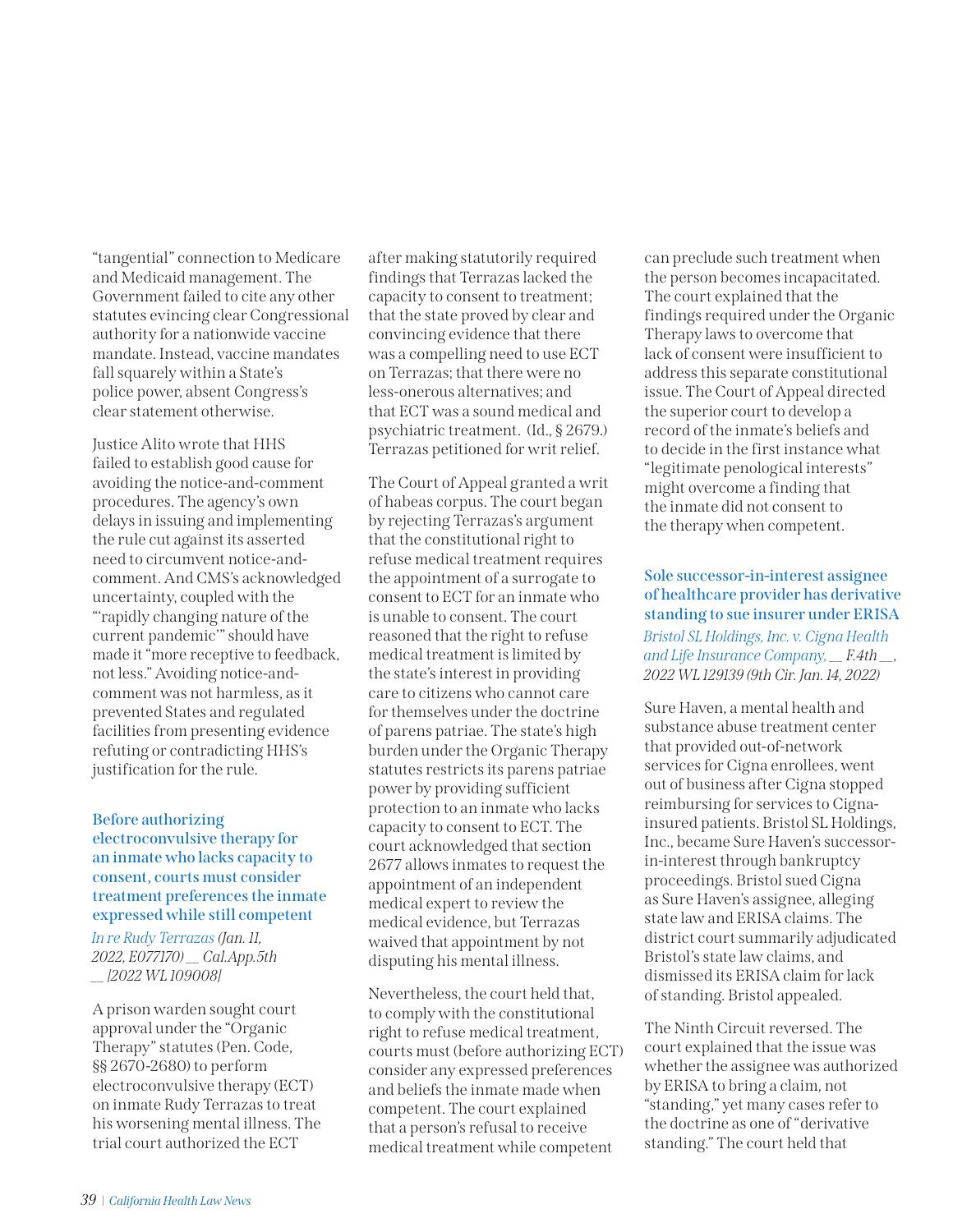Bristol may sue under ERISA as a healthcare provider's first assignee and successor-in-interest through bankruptcy proceedings who owns all of the provider's health benefit claims. The court distinguished Simon v. Value Behavioral Health, Inc., 208 F.3d 1073 (9th Cir. 2000), which held that an attorney who had acquired assignments of hundreds of unrelated health benefit claims lacked derivative standing under ERISA. The Simon panel worried that permitting derivative standing in that situation would transform health benefit claims into tradable commodities, which would not further the purpose of ERISA. But that concern was inapplicable to Bristol, whose claims were limited and specific. Moreover, refusing derivative standing to Bristol would create perverse incentives undermining the goal of ERISA by influencing insurers to force healthcare providers into bankruptcy to ensure they never had to pay for authorized services.

# **Caps on the costs of copying medical records in Evidence Code section 1158 do not limit the amount an attorney's photocopying agent may charge** *[Busby v. Bactes Imaging Solutions,](https://nam02.safelinks.protection.outlook.com/?url=https%3A%2F%2Fwww.courts.ca.gov%2Fopinions%2Fdocuments%2FD078204.PDF&data=04%7C01%7Cmfarahani%40calhospital.org%7C8a9f48ee2d144742620808d9e0357882%7C27a14bf02cbf48cb9e8c758653aa88df%7C1%7C0%7C637787342529031526%7CUnknown%7CTWFpbGZsb3d8eyJWIjoiMC4wLjAwMDAiLCJQIjoiV2luMzIiLCJBTiI6Ik1haWwiLCJXVCI6Mn0%3D%7C3000&sdata=Crjuj%2F9rTpGhC1zzGsL5vlSGr9cxt0JsegYbp%2BTDXY0%3D&reserved=0)  [LLC](https://nam02.safelinks.protection.outlook.com/?url=https%3A%2F%2Fwww.courts.ca.gov%2Fopinions%2Fdocuments%2FD078204.PDF&data=04%7C01%7Cmfarahani%40calhospital.org%7C8a9f48ee2d144742620808d9e0357882%7C27a14bf02cbf48cb9e8c758653aa88df%7C1%7C0%7C637787342529031526%7CUnknown%7CTWFpbGZsb3d8eyJWIjoiMC4wLjAwMDAiLCJQIjoiV2luMzIiLCJBTiI6Ik1haWwiLCJXVCI6Mn0%3D%7C3000&sdata=Crjuj%2F9rTpGhC1zzGsL5vlSGr9cxt0JsegYbp%2BTDXY0%3D&reserved=0) (Jan. 19, 2022, D078204) \_\_ Cal. App.5th \_\_ [2022 WL 167582]*

Attorney Spencer Busby filed a class action against Bactes Imaging Solutions, a vendor that contracts with healthcare providers to furnish patient information, including requests from attorneys seeking clients' medical records in anticipation of litigation. The attorney alleged that Bactes violated

Evidence Code section 1158 (which specifies the reasonable costs of copying and delivering medical records that healthcare providers may charge) by charging rates above the statutory limit. The trial court ruled that Bactes did not violate section 1158 because it was acting as an agent for attorneys, not healthcare providers, when providing attorneys with photocopies of medical records. Busby appealed.

The Court of Appeal affirmed. The court explained that, under Thornburg v. Superior Court (2006) 138 Cal.App.4th 43, agents of healthcare providers may be liable for violating section 1158 when "(1) they have assumed the duty of responding to section 1158 requests by generating photocopies of the requested patient records and providing those photocopied records to the requesting attorney, and (2) they are acting for their own advantage and benefit as well as the interests of entities expressly covered by the statute." However, the agreements between Bactes and the healthcare providers merely required Bactes to gather the requested medical records and make them available for inspection and/or copying, not to provide photocopies to attorneys. Bactes informed attorneys they had the option of inspecting the records, having another service copy them, or entering into a separate principalagent agreement with Bactes to photocopy the records. Bactes did not violate section 1158 by charging attorneys more than the statutory rate for providing photocopying services because that limitation applies only to healthcare providers

and their agents, and not to agents of the requesting attorneys.

## **Providing wound care (but not basic needs) to an elder does not establish the custodial relationship required for Elder Abuse Act liability**

*[Oroville Hospital v. Superior Court of](https://nam02.safelinks.protection.outlook.com/?url=https%3A%2F%2Fwww.courts.ca.gov%2Fopinions%2Fdocuments%2FC090570.PDF&data=04%7C01%7Cmfarahani%40calhospital.org%7C4efbce15be2f4ea9424208d9ea8d8575%7C27a14bf02cbf48cb9e8c758653aa88df%7C1%7C0%7C637798715831028861%7CUnknown%7CTWFpbGZsb3d8eyJWIjoiMC4wLjAwMDAiLCJQIjoiV2luMzIiLCJBTiI6Ik1haWwiLCJXVCI6Mn0%3D%7C3000&sdata=WFTAU5Kdq6v1UjqhWr94DjSIeGKgulmZIr43aO52%2Fh4%3D&reserved=0)  [Butte County \(Ambrose\)](https://nam02.safelinks.protection.outlook.com/?url=https%3A%2F%2Fwww.courts.ca.gov%2Fopinions%2Fdocuments%2FC090570.PDF&data=04%7C01%7Cmfarahani%40calhospital.org%7C4efbce15be2f4ea9424208d9ea8d8575%7C27a14bf02cbf48cb9e8c758653aa88df%7C1%7C0%7C637798715831028861%7CUnknown%7CTWFpbGZsb3d8eyJWIjoiMC4wLjAwMDAiLCJQIjoiV2luMzIiLCJBTiI6Ik1haWwiLCJXVCI6Mn0%3D%7C3000&sdata=WFTAU5Kdq6v1UjqhWr94DjSIeGKgulmZIr43aO52%2Fh4%3D&reserved=0) (Jan. 26, 2022) \_\_ Cal.App.5th \_\_, 2022 WL 224494* 

Oroville Hospital nurses provided Eyvon Ambrose with in-home care for her pressure injury. Ambrose's granddaughter provided for her basic needs, such as dressing, eating, taking medications, and using the restroom. When her pressure wound worsened and she sustained additional wounds, Ambrose was admitted to the hospital where she ultimately died. Ambrose's heirs sued Oroville Hospital for neglect, recklessness, and other theories under the Elder Abuse Act (Welf. & Inst. Code, §15600 et seq.), among other claims. The trial court denied the Oroville Hospital's motion for summary adjudication of the elder abuse claim, ruling there was a triable issue whether it "had a substantial caretaking or custodial relationship" with Ambrose. Oroville Hospital petitioned for writ relief.

The Court of Appeal granted writ relief. Relying on Winn v. Pioneer Medical Group, Inc. (2016) 63 Cal.4th 148, the court explained that Oroville Hospital need not assume all responsibility for an elder's needs to be deemed a caretaker or custodian. Rather, what matters is whether it assumed a significant measure of responsibility for attending to basic needs that a competent, able-bodied adult would ordinarily manage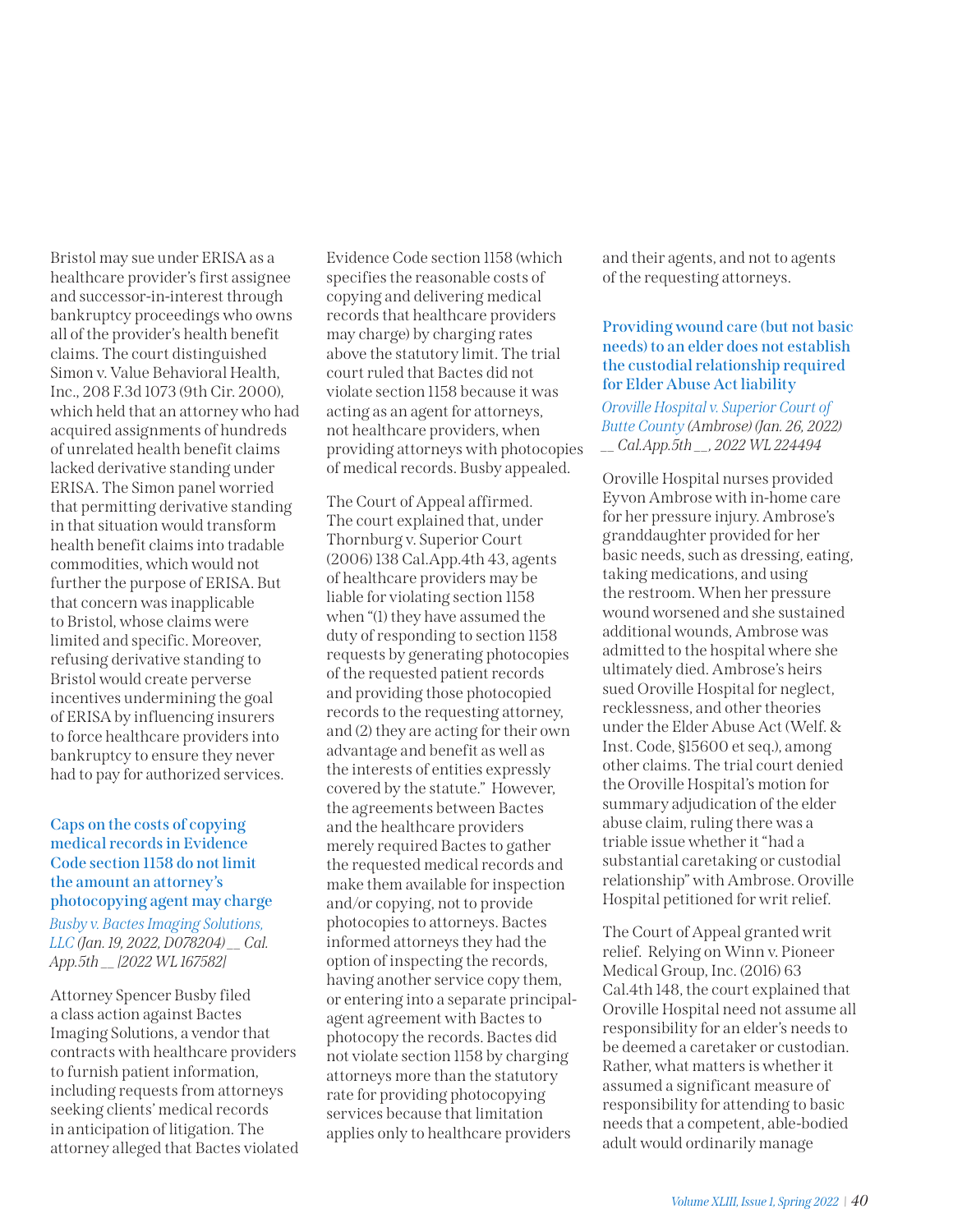without assistance. Here there was no evidence that Oroville Hospital established such a relationship. Ambrose's general vulnerability did not mean that anyone who provided her with a service entered into a caretaking or custodial relationship with her. And merely providing wound care did not satisfy a "basic need" envisioned by the Elder Abuse Act. Accordingly, the trial court erred by denying summary adjudication of the elder abuse cause of action.

# **Providers may potentially compel patients without health insurance to assign their auto insurance medical payment benefits (but not underinsured motorist benefits)**

*[Dameron Hospital Assn. v. AAA](https://nam02.safelinks.protection.outlook.com/?url=https%3A%2F%2Fwww.courts.ca.gov%2Fopinions%2Fdocuments%2FC086518.PDF&data=04%7C01%7Cmfarahani%40calhospital.org%7C14b3b235a29f439fe5e008d9ea8e4261%7C27a14bf02cbf48cb9e8c758653aa88df%7C1%7C0%7C637798719011028987%7CUnknown%7CTWFpbGZsb3d8eyJWIjoiMC4wLjAwMDAiLCJQIjoiV2luMzIiLCJBTiI6Ik1haWwiLCJXVCI6Mn0%3D%7C3000&sdata=ft05uQtHTRX%2Fp%2F4P8E4wtbA9zIGyN5Uy3a%2Bvzdf%2Fu1E%3D&reserved=0)  [Northern Cal.](https://nam02.safelinks.protection.outlook.com/?url=https%3A%2F%2Fwww.courts.ca.gov%2Fopinions%2Fdocuments%2FC086518.PDF&data=04%7C01%7Cmfarahani%40calhospital.org%7C14b3b235a29f439fe5e008d9ea8e4261%7C27a14bf02cbf48cb9e8c758653aa88df%7C1%7C0%7C637798719011028987%7CUnknown%7CTWFpbGZsb3d8eyJWIjoiMC4wLjAwMDAiLCJQIjoiV2luMzIiLCJBTiI6Ik1haWwiLCJXVCI6Mn0%3D%7C3000&sdata=ft05uQtHTRX%2Fp%2F4P8E4wtbA9zIGyN5Uy3a%2Bvzdf%2Fu1E%3D&reserved=0) (Jan. 5, 2022, C086518) \_\_ Cal.App.5th \_\_, 2022 WL 304640* 

Five patients who were treated at Dameron Hospital Association (Dameron) for vehicle accident injuries had automobile insurance policies issued by California State Automobile Association Inter-Insurance Bureau (CSAA) that included both medical payment (MP) and uninsured and underinsured motorist (UM) benefits. Dameron required each patient to sign a Conditions of Admissions (COA) form that assigned to Dameron "all insurance benefits of any kind . . . due for hospital and/or health care services." CSAA paid UM and MP benefits to the five patients and did not respond to Dameron's demands for direct payment based on the assignments. Dameron then sued CSAA alleging breach of contract for failing to pay the assigned UM and MP benefits. The trial court granted summary judgment for

CSAA, and Dameron appealed.

The Court of Appeal affirmed as to all but one patient. First, the court held that the assignments by two patients with health insurance were void for lack of lawful consideration. (Civ. Code, §§ 1607, 1667.) The court reasoned that, because patients with health insurance are protected from healthcare care provider collection attempts (see Health & Saf. Code § 1379; Prospect Medical Group, Inc. v. Northridge Emergency Group (2009) 45 Cal.4th 497), Dameron's attempt to extract payments in excess of the amounts negotiated with the patients' health insurers violated public policy.

The court next held that Dameron could not enforce an assignment of policy benefits under a COA executed by the mother of a child patient because the patient's grandmother held the CSAA policy and had not authorized the assignment.

Finally, the court held that Dameron could potentially rely on COAs executed by patients without health insurance to collect MP benefits, but not UM benefits, under their automobile insurance policies. The court concluded the COAs were adhesion contracts enforceable only to the extent they reflected an ordinary person's reasonable expectations. Insureds reasonably expect to recover UM benefits directly to compensate for their bodily injuries. In contrast, a factfinder could determine that insured patients reasonably expected their MP benefits to be assigned to a health care provider.

# **"Abandonment of patient" jury instruction inapplicable where physician ensured continuity of care** *[Zannini v. Liker](https://nam02.safelinks.protection.outlook.com/?url=https%3A%2F%2Fwww.courts.ca.gov%2Fopinions%2Fdocuments%2FB302404.PDF&data=04%7C01%7Cmfarahani%40calhospital.org%7C4c9eaf53ae54441819d408d9eceb4e71%7C27a14bf02cbf48cb9e8c758653aa88df%7C1%7C0%7C637801317661356931%7CUnknown%7CTWFpbGZsb3d8eyJWIjoiMC4wLjAwMDAiLCJQIjoiV2luMzIiLCJBTiI6Ik1haWwiLCJXVCI6Mn0%3D%7C3000&sdata=xgFCXYEo7u4lvJ2d3Kl4DcMwXhKWw2mY8UTIL%2F2ufgA%3D&reserved=0)(Jan. 31, 2022, B302404) \_\_ Cal.App.5th \_\_ [2022 WL 278531]*

Dr. Mark Liker performed cervical spine surgery on Ronald Zannini. An MRI taken three days after surgery showed no abnormalities, but a week later Zannini was admitted to the ER with acute paralysis. The ER physician managing Zannini's care consulted with Dr. Liker, an on-call neurosurgeon, and an on-call neurologist. Dr. Liker, who was flying out of town on a red-eye that night, contacted the on-call neurosurgeon to discuss the differential diagnoses and to ensure he was ready to respond as needed once the results of a second MRI were known. Dr. Liker also discussed the care plan with Zannini's wife before leaving. The second MRI revealed a rare latedeveloping spinal blood clot. Zannini underwent another surgery, but remained paralyzed. The Zanninis later sued Dr. Liker for medical malpractice, alleging he negligently left the hospital before reviewing the MRI results and performing surgery. The jury returned a defense verdict. The Zanninis appealed, alleging instructional error.

The Court of Appeal affirmed, holding the trial court correctly refused to instruct the jury on CACI No. 509 (abandonment of patient) because that instruction was not supported by the evidence. The court explained that Dr. Liker had not taken over Zannini's care (which the ER physician was managing); he had informed Mrs. Zannini about his scheduled trip and that the on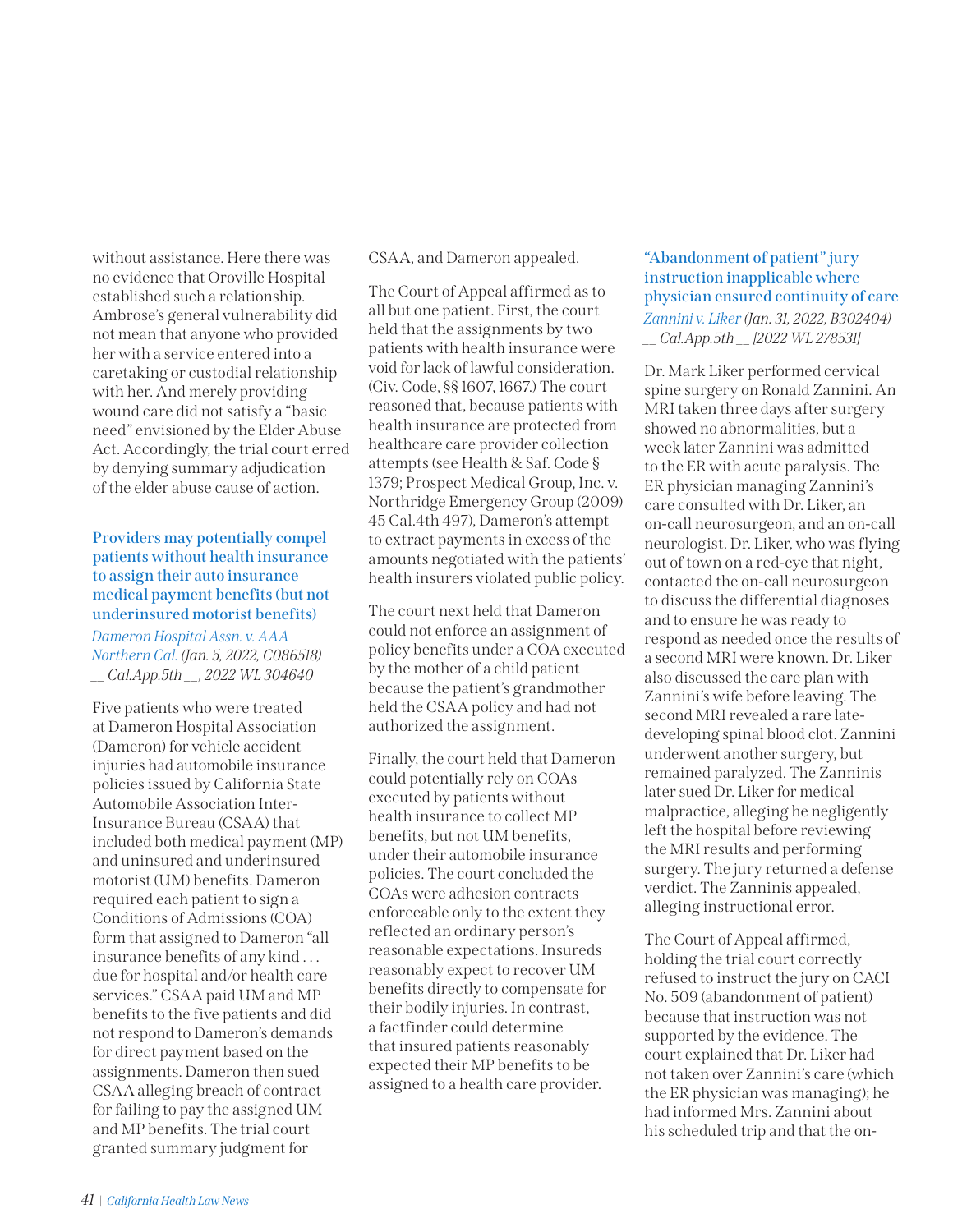call neurosurgeon was available to perform any needed surgery; he remained available to discuss diagnoses and treatment with the care team; and he left the premises only after a plan for Zannini's treatment was in place. The court also concluded that plaintiffs' theory of the case was adequately addressed by giving CACI No. 502 (standard of care for medical specialists). That instruction allowed the jury to find negligence based on Dr. Liker's departure from the hospital prior to another neurosurgeon's physical arrival in the event they had accepted the testimony of the plaintiffs' expert rather than the defense expert.

## **MICRA applies to inadequately supervised physician assistants**

*[Lopez v. Ledesma](https://nam02.safelinks.protection.outlook.com/?url=https%3A%2F%2Fwww.courts.ca.gov%2Fopinions%2Fdocuments%2FS262487A.PDF&data=04%7C01%7Cmfarahani%40calhospital.org%7C7a0650e3c2ff4eeb6db908d9fd3ab58f%7C27a14bf02cbf48cb9e8c758653aa88df%7C1%7C0%7C637819250873937121%7CUnknown%7CTWFpbGZsb3d8eyJWIjoiMC4wLjAwMDAiLCJQIjoiV2luMzIiLCJBTiI6Ik1haWwiLCJXVCI6Mn0%3D%7C3000&sdata=MOmaPP5z45rEgv8UtRKLUpSm%2BPC7zo%2BKnx%2Bx7%2FlmMdA%3D&reserved=0) (Feb. 24, 2022, S262487) \_\_ Cal.5th \_\_ [2022 WL 553421]*

Two physician assistants (PAs) failed to timely diagnose a malignant melanoma on an infant who later died. Marisol Lopez, the infant's mother, sued the PAs and their supervising physicians for medical malpractice and wrongful death. The trial court found for Lopez, but reduced her \$4.25 million noneconomic damages award to \$250,000 pursuant to the cap in the Medical Injury Compensation Reform Act (MICRA). (Civ. Code, § 3333.2.) Lopez appealed, arguing that the PAs' conduct fell within MICRA's exclusion for conduct that is outside "the scope of services for which the provider is licensed," or "within any restriction imposed by the licensing agency or licensed hospital," because they were practicing with inadequate supervision. The Court of Appeal affirmed, holding that PAs act within

the scope of their licenses if they have a legally enforceable agency agreement with a supervising physician, regardless of the quality of that supervision. Lopez petitioned for Supreme Court review.

The Supreme Court granted review and affirmed, holding that "section 3333.2 applies to a physician assistant who has a legally enforceable agency relationship with a supervising physician and provides services within the scope of that agency relationship . . ., even if the physician violates his or her obligation to provide adequate supervision." The Court rejected Lopez's argument that adequate supervision was required. The Court explained that the relevant statutory definition of "supervision" is met when a physician undertakes legal responsibility for a PA. Lopez's proposed standard would undermine MICRA's goal of reducing malpractice premiums and would lead to inconsistent damages awards whenever a plaintiff sued both a supervising physician (who is covered by MICRA) and a PA (who would not be covered by MICRA under Lopez's proposed test). Furthermore, PAs have limited ability to control how they are being supervised; deciding whether to apply MICRA based on whether a PA knew that supervision was inadequate would complicate litigation and reduce the predictability of results, contrary to MICRA's goals. The Court also reasoned that MICRA was intended to apply when healthcare providers provided inadequate services, provided those services were within the scope of their license, and a PA "does not render services 'within

[a] restriction imposed by the licensing agency' (citation) simply by engaging in unprofessional conduct, such as the noncompliance with supervisory regulations . . . ." Put simply, the fact that a PA's "conduct could give rise to professional discipline or criminal liability does not render MICRA inapplicable."

## **The PREP Act neither requires providers to work under federal officials nor completely preempts state law**

*[Saldana v. Glenhaven Healthcare](https://nam02.safelinks.protection.outlook.com/?url=https%3A%2F%2Fcdn.ca9.uscourts.gov%2Fdatastore%2Fopinions%2F2022%2F02%2F22%2F20-56194.pdf&data=04%7C01%7Cmfarahani%40calhospital.org%7C4ae4b49b442a4a348ab108d9fd3b3de0%7C27a14bf02cbf48cb9e8c758653aa88df%7C1%7C0%7C637819253169932346%7CUnknown%7CTWFpbGZsb3d8eyJWIjoiMC4wLjAwMDAiLCJQIjoiV2luMzIiLCJBTiI6Ik1haWwiLCJXVCI6Mn0%3D%7C3000&sdata=4GZIe13BFlfvd%2Bbbhz2plbOh%2BhM9Qe44CV0rtwxNmME%3D&reserved=0)  [LLC](https://nam02.safelinks.protection.outlook.com/?url=https%3A%2F%2Fcdn.ca9.uscourts.gov%2Fdatastore%2Fopinions%2F2022%2F02%2F22%2F20-56194.pdf&data=04%7C01%7Cmfarahani%40calhospital.org%7C4ae4b49b442a4a348ab108d9fd3b3de0%7C27a14bf02cbf48cb9e8c758653aa88df%7C1%7C0%7C637819253169932346%7CUnknown%7CTWFpbGZsb3d8eyJWIjoiMC4wLjAwMDAiLCJQIjoiV2luMzIiLCJBTiI6Ik1haWwiLCJXVCI6Mn0%3D%7C3000&sdata=4GZIe13BFlfvd%2Bbbhz2plbOh%2BhM9Qe44CV0rtwxNmME%3D&reserved=0), \_\_ F.4th \_\_, 2022 WL 518989 (9th Cir. Feb. 22, 2022)* 

Ricardo Saldana died from COVID-19 while living at a Glenhaven nursing home. His relatives sued Glenhaven in superior court for elder abuse, willful misconduct, negligence, and wrongful death. Glenhaven removed the case to federal district court, which remanded for lack of subject matter jurisdiction. Glenhaven appealed, arguing that federal jurisdiction existed due to (1) the federal officer removal statute, 28 U.S.C § 1442, (2) complete preemption of Plaintiffs' claims under the Public Readiness and Emergency Preparedness (PREP) Act, 42 U.S.C. §§ 247d-6d, 247d-6e, and (3) the complaint's embedded federal question of PREP Act immunity.

The Ninth Circuit affirmed. First, federal officer removal jurisdiction was lacking. Although the PREP Act and related federal regulations impose extensive COVID-related nursing home safety obligations—and nursing homes are designated as "critical infrastructure" entities by the Cybersecurity and Infrastructure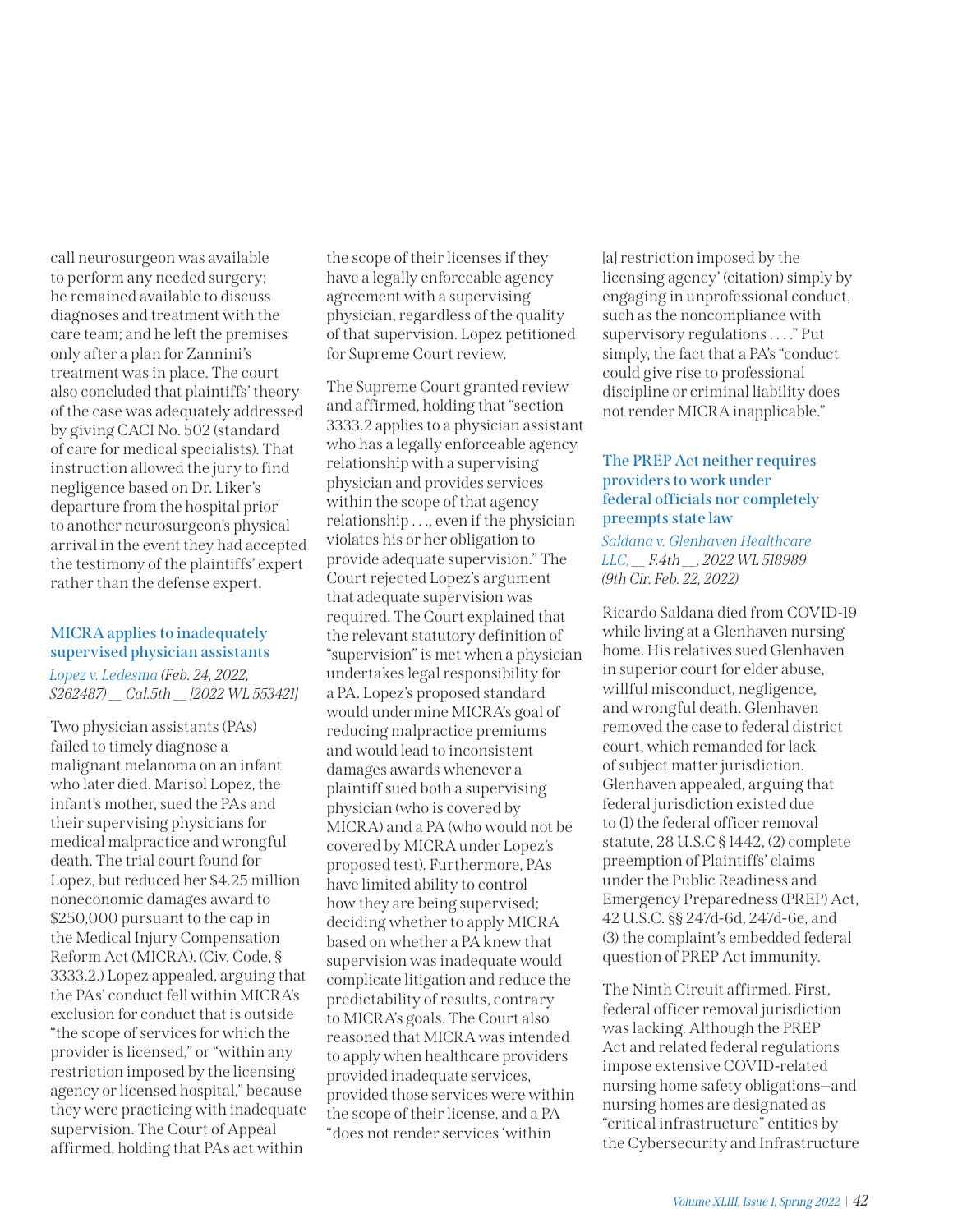Security Agency—Glenhaven was not acting under a federal official and performing a duty of the federal government. Next, the court explained that the PREP Act does not completely preempt state law. There is no indication Congress intended to displace state-law causes of action, nor that Congress provided a substitute cause of action. The PREP Act "is invoked when 'the [HHS] Secretary makes a determination that a disease or other health condition or other threat to health constitutes a public health emergency, or that there is a credible risk that the disease, condition, or threat may in the future constitute such an emergency ....'' 42 U.S.C. § 247d-6d(b)(1). And a provision of the PREP Act confers an exclusive federal claim to remedy certain "willful misconduct." 42 U.S.C. § 247d-6d(a)(1). Congress's provision of that narrow claim (and not others, such as negligence) showed it did not "intend[ ] the Act to completely preempt all state-law claims related to the pandemic." Finally, Glenhaven failed to show an embedded federal question because PREP Act immunity was not an essential element of Plaintiffs' claims. Even the willful misconduct claim addressed just a subset of Glenhaven's actions implicating the PREP Act.

# **Residential care facility cannot enforce arbitration agreement signed by resident's son absent evidence he was his father's agent**

*[Rogers v. Roseville SH, LLC](https://nam02.safelinks.protection.outlook.com/?url=https%3A%2F%2Fwww.courts.ca.gov%2Fopinions%2Fdocuments%2FC089561.PDF&data=04%7C01%7Cmfarahani%40calhospital.org%7Cb8947db2ef1d4710964008da02259871%7C27a14bf02cbf48cb9e8c758653aa88df%7C1%7C0%7C637824657741295030%7CUnknown%7CTWFpbGZsb3d8eyJWIjoiMC4wLjAwMDAiLCJQIjoiV2luMzIiLCJBTiI6Ik1haWwiLCJXVCI6Mn0%3D%7C3000&sdata=nZBR%2Bnl1zt%2BsU5SBLjzriy%2BD0eZ1HHmVfZn6Y3cLTEs%3D&reserved=0) (Feb. 8, 2022, C089561) \_\_ Cal.App.5th \_\_ [2022 WL 655631], ordered published March 4, 2022*

Claude Rogers was a resident of Meadow Oaks of Roseville, a residential care facility for the elderly, when he died of heatstroke after being left outside. His wife and sons sued Meadow Oaks, alleging elder abuse, fraud, and wrongful death. Meadow Oaks moved to compel arbitration based on an agreement signed by Claude's son, Richard. The agreement identified Claude as the resident and Richard as the resident's "representative." Richard's opposition declaration stated that Claude could read, write, and sign documents on his own behalf; Claude did not direct or authorize him to sign any documents; and he received the agreement via email and did not speak with anyone at Meadow Oaks about it. The trial court denied arbitration, finding that Meadow Oaks did not prove Richard was authorized to sign the agreement on Claude's behalf. Meadow Oaks appealed.

The Court of Appeal affirmed, agreeing that there was no evidence Richard acted as Claude's actual or ostensible agent when he signed the arbitration agreement. There was no evidence Claude's conduct justified Meadow Oaks in believing he authorized Richard to sign the agreement, and Richard's conduct alone cannot create an agency relationship. Nor did Claude's inaction—failing to object to Richard signing admissions documents support an alleged ostensible agency relationship. There was no evidence Claude had previously approved similar acts by Richard, or that Claude was even aware Richard signed the agreement. Finally, relying on Valentine v. Plum Healthcare Group, LLC (2019) 37 Cal.App.5th 1076, the court held that Claude's

failure to rescind the agreement, despite having 30 days to do so, did not constitute ratification because there was no evidence Claude knew of the agreement or knew that he had 30 days to rescind it.

## **Medical malpractice settlement agreement may not prohibit reporting the incident to the Medical Board**

*[Pappas v. Chang](https://nam02.safelinks.protection.outlook.com/?url=https%3A%2F%2Fwww.courts.ca.gov%2Fopinions%2Fdocuments%2FA159792.PDF&data=04%7C01%7Cmfarahani%40calhospital.org%7C5751d0b861eb4e67451208da039123ae%7C27a14bf02cbf48cb9e8c758653aa88df%7C1%7C0%7C637826219194256443%7CUnknown%7CTWFpbGZsb3d8eyJWIjoiMC4wLjAwMDAiLCJQIjoiV2luMzIiLCJBTiI6Ik1haWwiLCJXVCI6Mn0%3D%7C3000&sdata=4v6NXmbGFrcSHr2i5nFnohRWGi6E95Clj7d6gFYSatY%3D&reserved=0) (Mar. 3, 2022, A159792, A160293) \_\_ Cal. App.5th \_\_ [2022 WL 620997]*

Dr. Chang performed cosmetic surgery on Helena Pappas's eyes. Pappas was dissatisfied with the result and demanded arbitration of her medical malpractice claim against Dr. Chang. At a later mediation, the parties agreed to settle conditioned on a handful of key terms: (1) Dr. Chang would pay Pappas \$100,000; (2) Pappas would release all claims; (3) there would be mutual confidentiality; (4) the settlement would be enforceable under Code of Civil Procedure section 664.6; and (5) the parties would execute a formal and more comprehensive settlement agreement. The parties were unable to agree on comprehensive settlement terms. Pappas objected that Dr. Chang's proposed confidentiality provision would prevent her from filing a complaint with the Medical Board in violation of Business and Professions Code section 2220.7, and the proposed payments of \$29,999.99 by Dr. Chang's malpractice insurer and \$70,000.01 by Dr. Chang personally (despite insurance coverage for the entire \$100,000 settlement) was designed to avoid disclosing the settlement to the